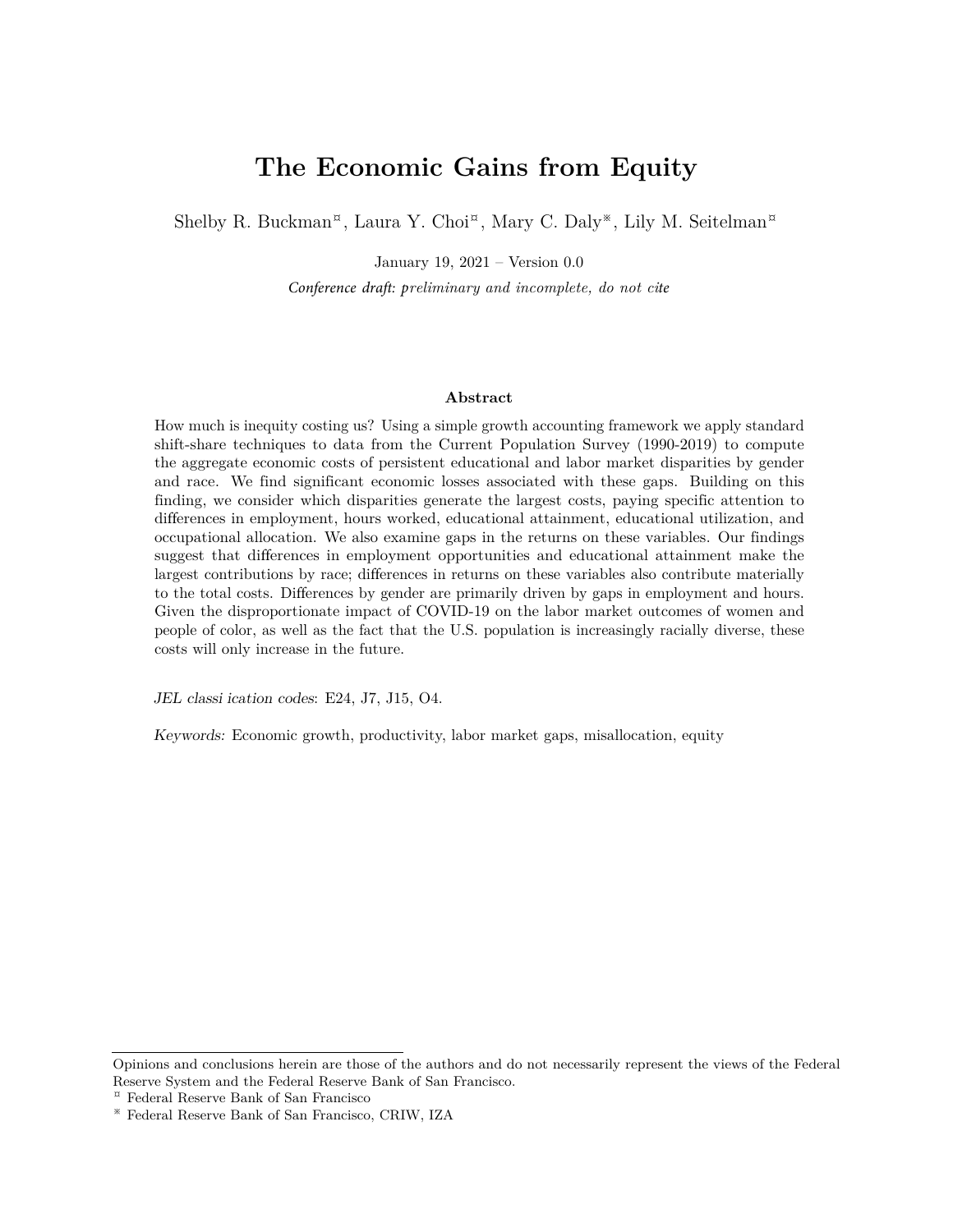## **1 Introduction**

A long literature has documented persistent disparities in labor market outcomes by gender and race in the United States [\[1\]](#page-19-0), [\[2\]](#page-19-1), [\[3\]](#page-19-2), [\[4\]](#page-19-3), [\[5\]](#page-19-4). These disparities have persisted despite changes in laws, policies, and programs meant to remove barriers and prevent discriminatory practices [\[6\]](#page-19-5). Most strikingly, many of the gaps in outcomes cannot be explained by observable measures of talent or skill, meaning that as of now gender and race remain meaningful predictors of labor market outcomes in our economy [\[1\]](#page-19-0).

These facts have long been recognized as unfair and inconsistent with the ideals of opportunity and meritocracy that define the American narrative. But there is growing awareness that they are also costly, not just to those that experience them, but to society and the economy as a whole [\[7\]](#page-19-6), [\[8\]](#page-19-7). The persistence of systemic disparities and inequitable opportunities by race, gender, socioeconomic status, and a myriad of other indicators results in a misallocation, or complete sidelining of talent, that ultimately bridles economic growth [\[9\]](#page-19-8), [\[10\]](#page-19-9), [\[11\]](#page-19-10), [\[12\]](#page-19-11).

In this paper, we focus on disparities by race and gender. We document gaps in opportunities and labor market outcomes, and their evolution over time, using data from the Current Population Survey (CPS) from 1990 to 2019. We find that gaps in employment, hours worked, educational attainment, educational utilization, and occupational allocation have remained relatively constant since 1990. With these facts in hand, we ask: how much have persistent gaps in measured outcomes hindered U.S. economic growth? To answer this question we apply a simple growth accounting framework that allows us to estimate the total aggregate economic losses over time, and decompose these losses into the components that drive them: employment, hours worked, and labor productivity. We estimate these costs using standard shift-share techniques.

We find significant aggregate economic losses associated with persistent disparities; losses measured in trillions of dollars and several tenths of a percentage point on GDP growth. Decomposing these losses we find differences in employment and educational attainment make the largest contributions by race. Differences in returns on these variables also contribute materially to the total costs. Differences by gender are primarily driven by gaps in employment and hours.

Looking ahead, given the disproportionate impact of COVID-19 on the labor market outcomes of women and people of color, as well as the fact that the U.S. population is increasingly racially diverse, the costs of disparities will likely increase. Simple tabulations based on Census population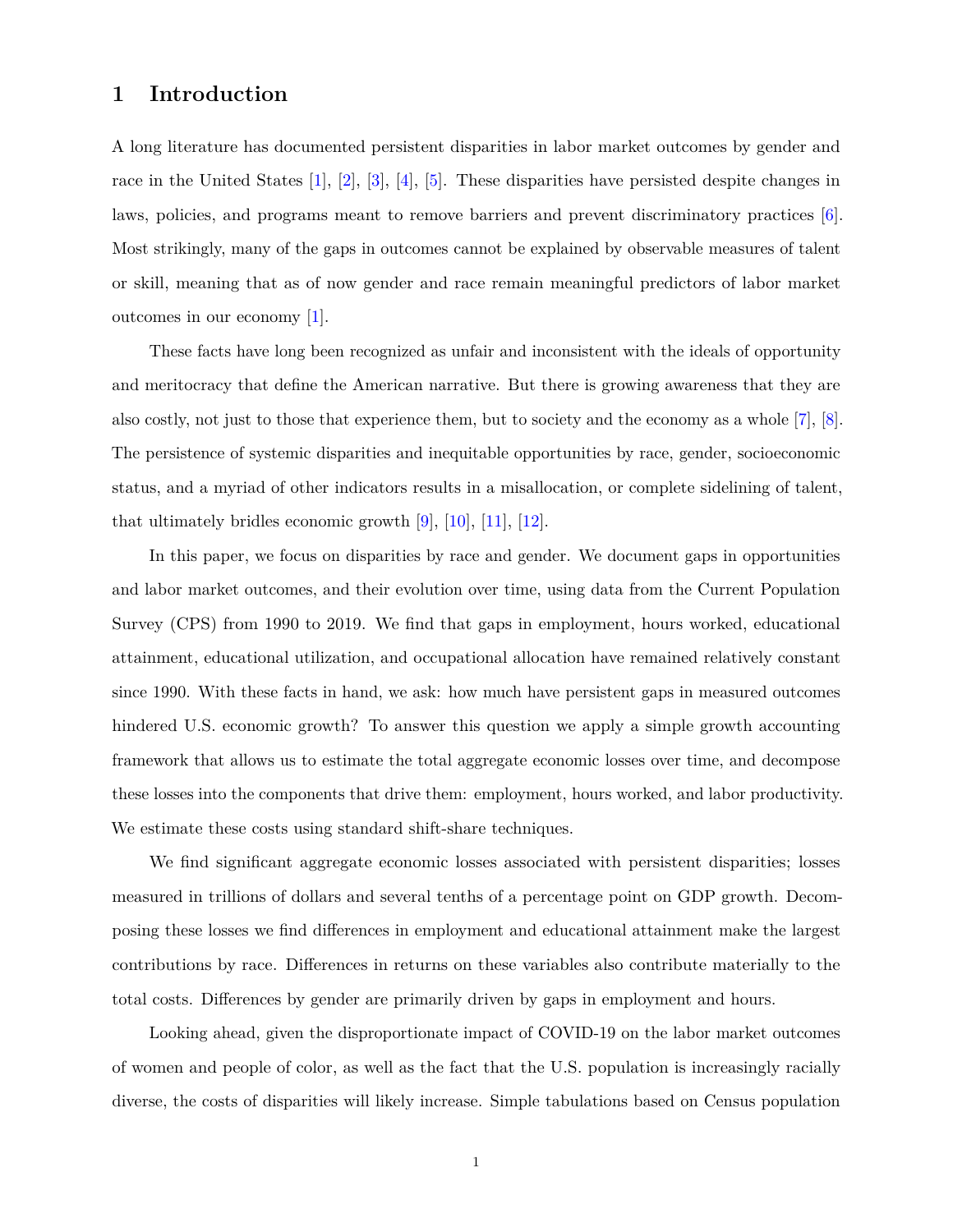projections, suggest that without significant progress to close these gaps, disparities in labor market outcomes by group could be a major restraining factor on U.S. growth over the next 20 years.

The remainder of the paper is structured as follows. In Section [2](#page-2-0) we briefly summarize the related literature. In Section [3](#page-4-0) we discuss the historical gaps in the labor market outcomes and educational attainment by race and gender. In Section [4](#page-7-0) we describe our framework, data, and methodology. We present the results in Section [5](#page-12-0) and provide a concluding discussion in Section [6.](#page-18-0)

## <span id="page-2-0"></span>**2 Related Literature**

A growing research literature demonstrates that the persistent inequities in opportunities and outcomes impose significant costs on the U.S. economy [\[8\]](#page-19-7). This is true across a wide variety of measures including employment, earnings, wealth, and innovation. We summarize the key findings of this literature here and provide a more detailed summary in Appendix Table [A1.](#page-22-0)

Starting with employment and earnings, Hsieh et al. [\[9\]](#page-19-8) estimate that improving the allocation of female and black talent in the economy accounted for between 20% and 40% of growth in U.S. market GDP per person between 1960 and 2010. Turner [\[11\]](#page-19-10) similarly estimates that closing the racial earnings gap associated with disparities in health, education, incarceration and employment opportunities by 2050 would increase GDP by 22%, for a corresponding gain of \$8 trillion. Finally, Truehaft, Scoggins, and Tran [\[12\]](#page-19-11) estimate that closing racial income gaps in 2012, by way of both increased wages and employment among people of color, would have increased GDP by 14%, or \$2.1 trillion, that year.

Looking across a broad array of factors that influence wealth, Peterson and Mann [\[10\]](#page-19-9) estimate that closing racial gaps in key areas such as wages, higher education, home ownership, and investment would have generated significant additional income for saving, investing, and consumption, leading to a significant increase in aggregate output. Their bottom line estimate is a boost to GDP of \$16 trillion over the past 20 years, and an additional \$5 trillion over the next five years. Noel et al. [\[13\]](#page-19-12) similarly estimate that closing the racial wealth gap by 2028 across dimensions such income, tangible investments, and stock-market investments would increase aggregate output by 4-6%.

Studies also demonstrate that systemic inequities cost the economy by holding back innovation. Bell et al. [\[14\]](#page-20-0) estimate that the U.S. could have many more inventors if women, people of color, and children from low-income families were exposed to innovation at an early age. Cook and Yang [\[15\]](#page-20-1)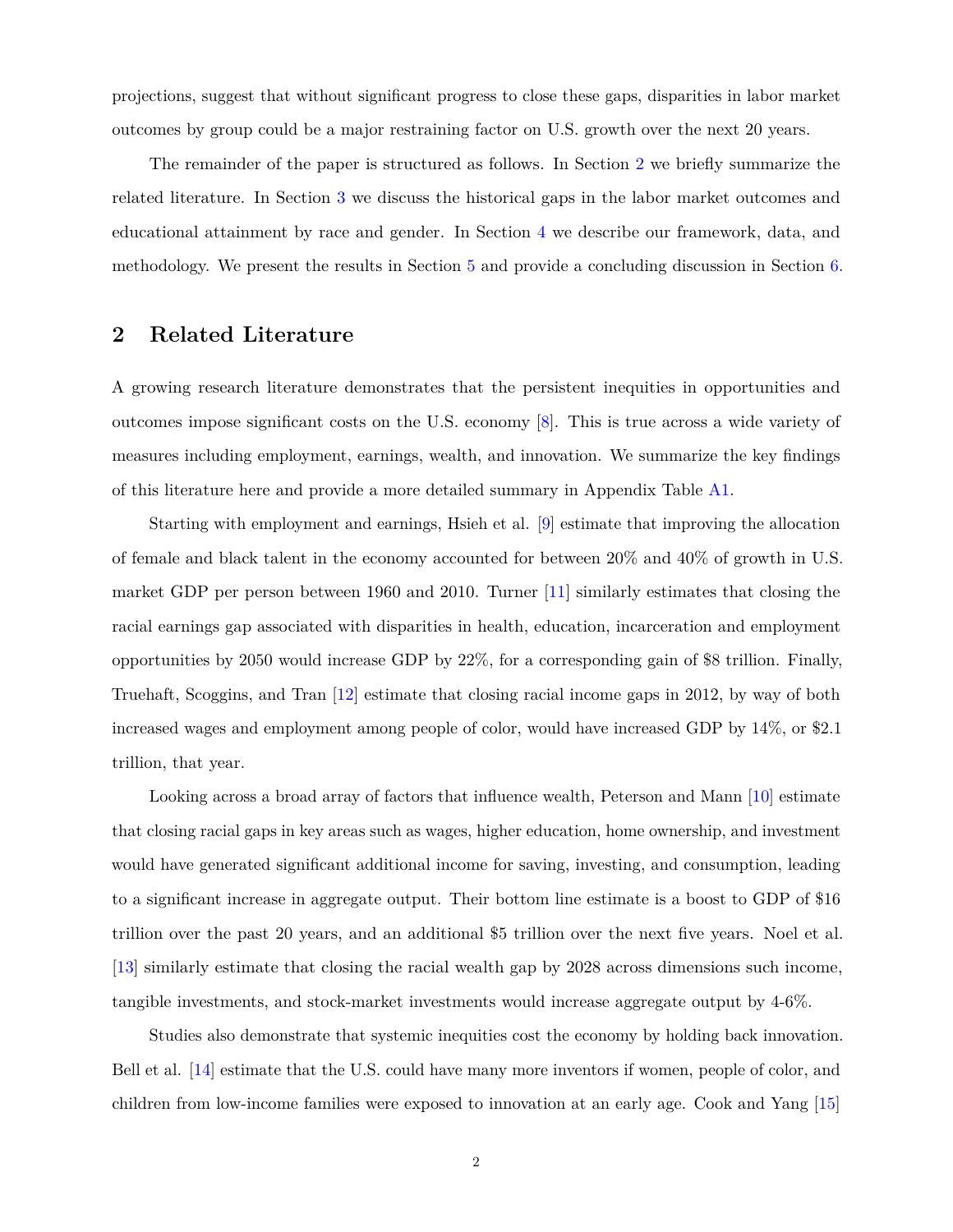estimate that removing barriers for women and blacks in patenting and commercialization would increase per capita GDP. Cook (2014) [\[16\]](#page-20-2) demonstrates that the rise of hate-related violence against African Americans in the late 19th and early 20th centuries depressed patent activity among African Americans. Collectively, these studies imply that disparities are limiting the potential growth of the U.S. economy far more the simple closing of current gaps would suggest.

Although we do not investigate the causes of persistent gaps in race and gender outcomes, we recognize that a long literature has linked these gaps to the presence of structural factors embedded in the institutions and practices of society. For example, explicitly racialized policies such as Jim Crow laws and redlining have had long lasting effects on residential segregation and wealth accumulation [\[17\]](#page-20-3), [\[18\]](#page-20-4), [\[19\]](#page-20-5), which continue to create inequitable economic opportunities across racial and ethnic groups. These "opportunity gaps" influence a range of outcomes such as educational attainment and employment that ultimately shape labor market disparities. As Williams and Wilson [\[2\]](#page-19-1) demonstrate, even when black workers do attain a college degree, they are more likely than their white counterparts to work in jobs that typically do not require a college degree, meaning their talent is systematically underutilized. We recognize that while hard to measure individually, a range of macro and micro systems have greatly contributed to the racialized outcomes we observe. Gee and Ford [\[20\]](#page-20-6), building on the work of Powell [\[21\]](#page-20-7), define this collection of forces as structural racism or, "macro-level systems, social forces, institutions, ideologies, and processes that interact with one another to generate and reinforce inequities among racial and ethnic groups." Notably, structural racism has been codified by policy, custom, and practice, therefore it perpetuates inequities whether or not racism occurs at the interpersonal level [\[22\]](#page-20-8). But in fact, numerous studies document ongoing labor market discrimination at the individual level, including Bertrand and Mullainathan [\[23\]](#page-20-9) and Pager, Bonikowski, and Western [\[24\]](#page-20-10), suggesting that both structural and interpersonal racism influence labor disparities.

A long literature also has demonstrated disparate labor market outcomes by gender, including differences related to occupational segregation, labor force participation, and wages [\[25\]](#page-20-11), [\[4\]](#page-19-3), [\[26\]](#page-20-12), [\[5\]](#page-19-4). There are many factors that contribute to these differences, including structural impediments to full economic participation, such as limited policies for paid parental leave and a lack of affordable child care. These impediments have significant implications for broader economic growth [\[27\]](#page-21-0).

Importantly, the intersection of race and gender creates compounding labor market challenges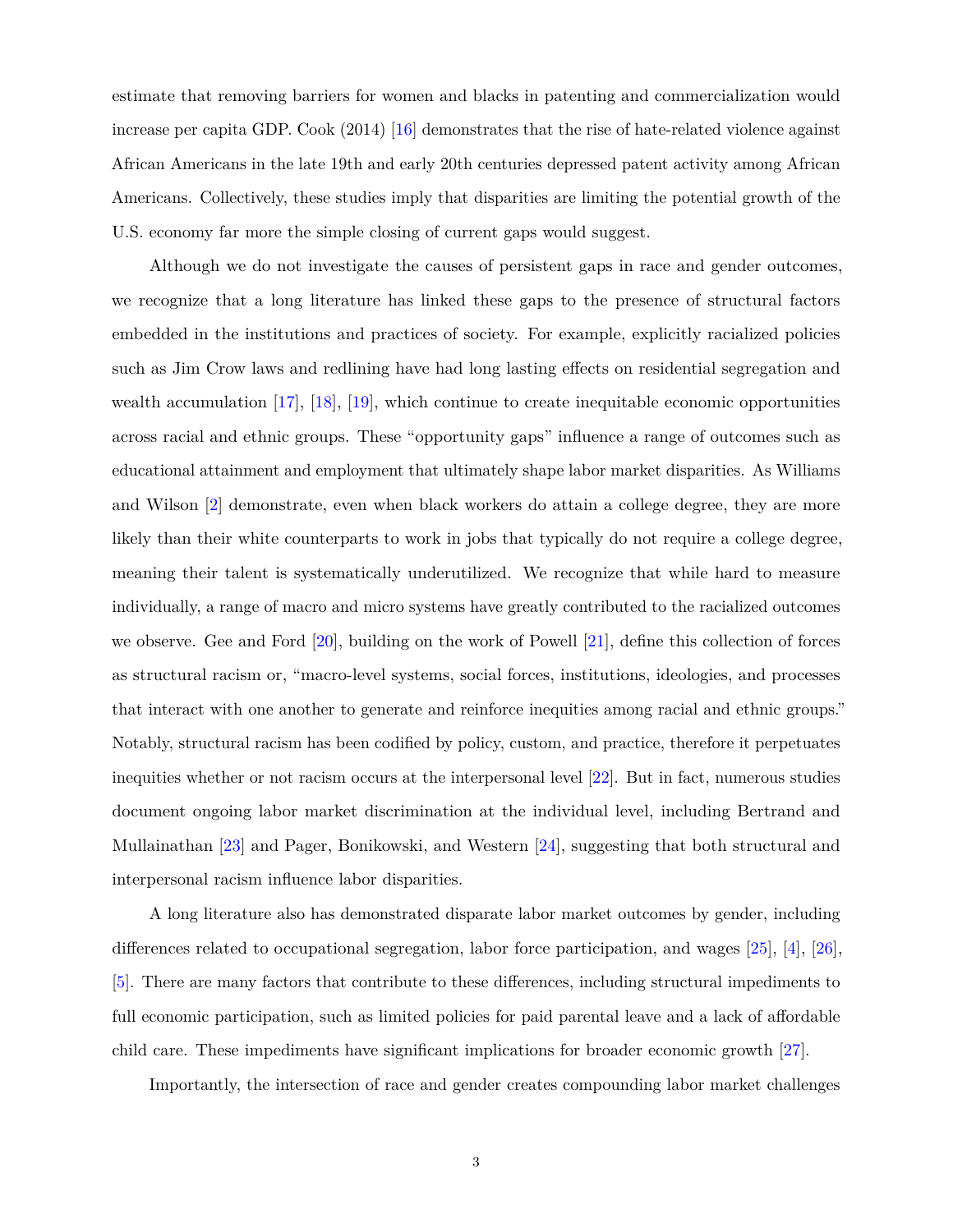for women of color, particularly black and Hispanic women, who face discrimination associated with overlapping socially marginalized identities, as evidenced by a growing body of literature [\[28\]](#page-21-1), [\[3\]](#page-19-2), [\[29\]](#page-21-2), [\[30\]](#page-21-3). For example, in an exploration of the wage gap between black women and white men, Paul et al. [\[31\]](#page-21-4) estimate that the unexplained portion of the wage gap is larger than the sum of the two individual penalties of gender and race, suggesting the intersection of these identities creates a wage penalty greater than the additive components of measured race and gender penalties in isolation. In the context of COVID-19, Gezici and Ozay [\[32\]](#page-21-5) find that after controlling for education, age, and industry and occupation effects, women are more likely to be unemployed compared to men, and black and Hispanic women are more likely to be unemployed than white women.

# <span id="page-4-0"></span>**3 Outcome and Opportunity Gaps**

To get a sense of the potential gains to the economy from closing labor market outcome and opportunity gaps it is useful to review a few illustrative examples of the differences by race, ethnicity, and gender. Figure [1](#page-5-0) plots the employment to population ratios (EPOP) from 1990-2019 for black, white, and Hispanic and individuals ages 25-64 (left panel) and for men and women (right panel). Several things stand out in these charts. First, whites and men have higher employment rates than other groups throughout the sample. The average gap between whites and blacks is about eight percentage points. The average gap between whites and Hispanic individuals is just over five percentage points. The gaps by gender are larger, averaging about 14 percentage points over the sample. The second thing to notice is the cyclicality of EPOP for all groups. EPOP goes down during and after recessions, and comes back up as the economy recovers and expands. Finally, while there is some evidence that gaps narrow during expansions, particularly for blacks and Hispanics, the narrowing is insufficient to close gaps completely [\[33\]](#page-21-6).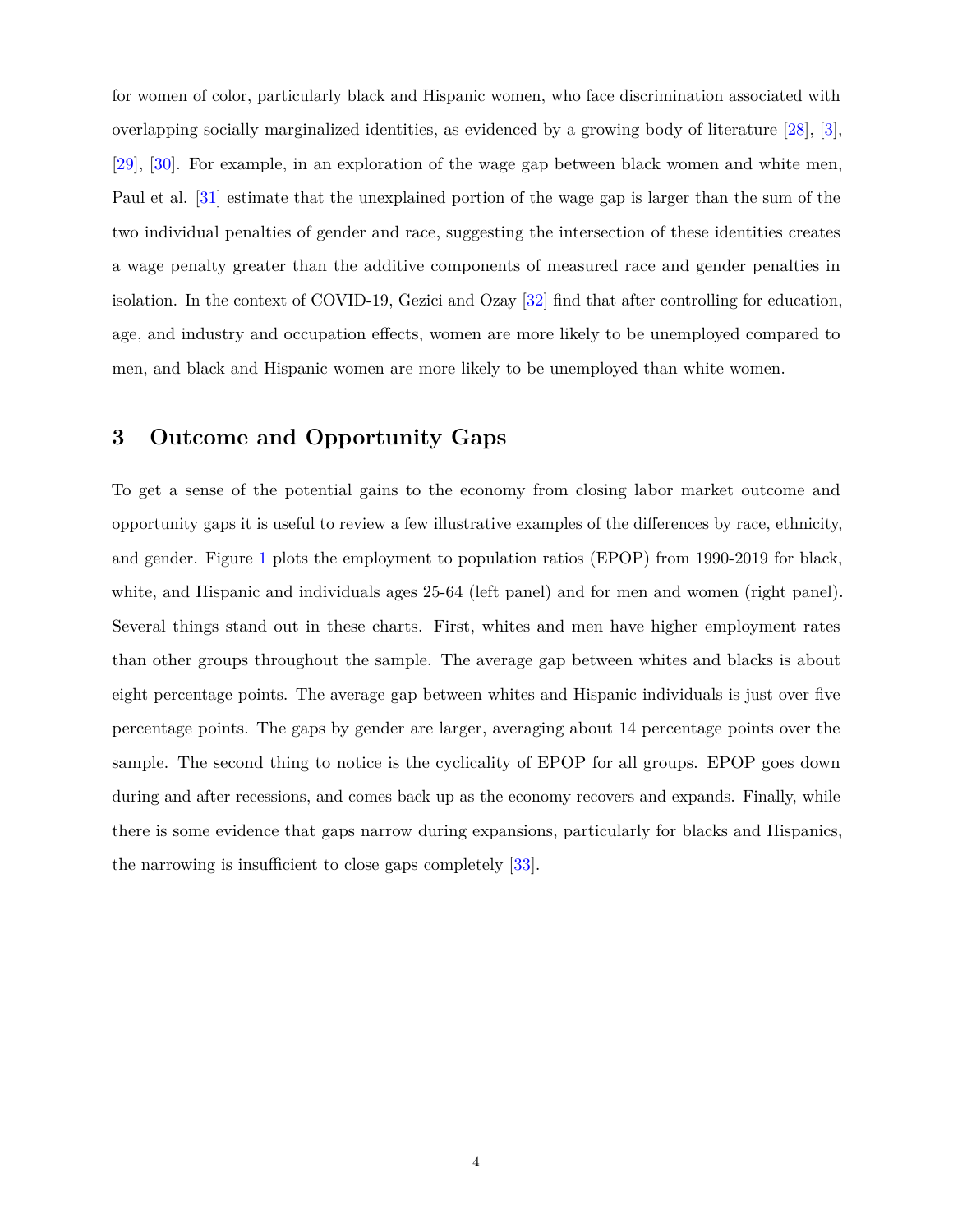<span id="page-5-0"></span>



(a) Employment to Population Ratio, Race (b) Employment to Population Ratio, Gender

Figure 1: **Trends in Employment (25-64)**

One of the key inputs to labor market success is educational attainment. Figure [2](#page-6-0) shows the percent share of working-age individuals with a bachelor's degree or higher by race and ethnicity (left panel), and gender (right panel). Again, several things stand out in these plots. A far larger share of whites have a BA or more than do blacks or Hispanics. These gaps have grown over time. In 2019, the share of whites with a BA or higher was 45.6, compared to 32.3 for blacks, and 21.0 for Hispanics. The patterns by gender are quite different. In the early part of our sample, educational attainment was nearly equivalent for men and women. This changed in the early 2000s when the share of women with a BA or more began to rise steadily. In 2019, 44.7 percent of women had a BA or more compared to 36.6 of men. Notably, we find these patterns are insensitive to the age range of the sample (not shown), suggesting that these facts are not the result of differences carried forward by older cohorts.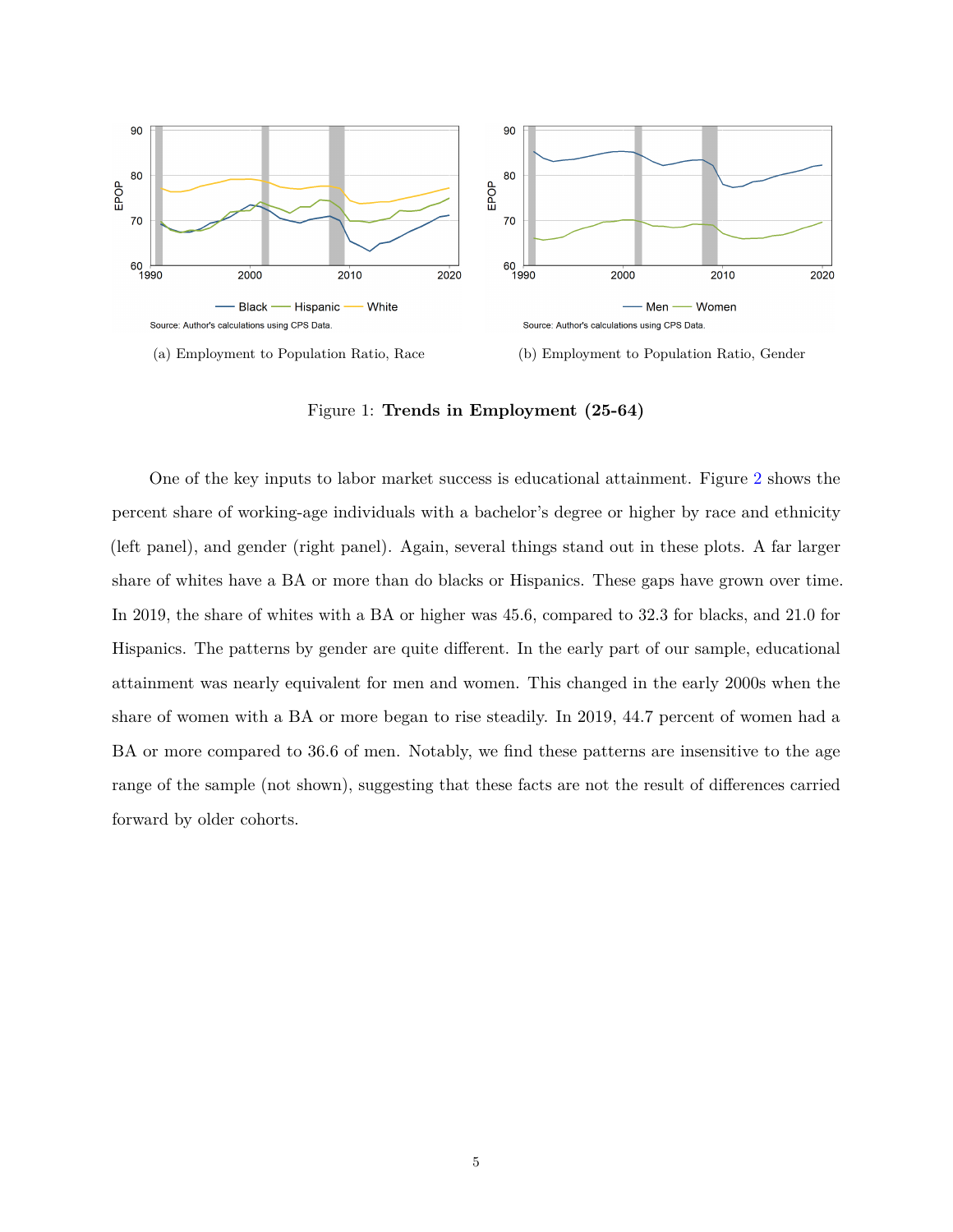<span id="page-6-0"></span>

(a) Share of population with a BA or higher, Race (b) Share of population with a BA or higher, Gender

Figure 2: **Trends in Educational Attainment (25-64)**

Research has shown that even when women and people of color acquire a BA degree, they are not always in jobs that fully utilize their skills [\[2\]](#page-19-1). This results in an under utilization of resources for these individuals and for the economy as a whole. Figure [3](#page-6-1) plots the degree to which worker skills are utilized by group, following the classification used by Williams and Wilson [\[2\]](#page-19-1). The figure shows the share of BA degree holders who are in BA jobs by race and gender. Several things stand out. First, over the course of the sample, utilization rates are always higher for whites. Second, the gaps in utilization between whites, blacks, and Hispanics have grown over time. In 2019, the last year of our sample, the utilization gap between whites and both blacks and Hispanics stood around 10 percentage points.

Notably, the pattern is completely different by gender. Women are consistently better utilized than their male counterparts with the same level of education. The utilization gap between women and men has narrowed over time.

<span id="page-6-1"></span>

(a) Share of BA+ degree holders in BA+ jobs, Race (b) Share of BA+ degree holders in BA+ jobs, Gender

#### Figure 3: **Trends in Educational Utilization (25-64)**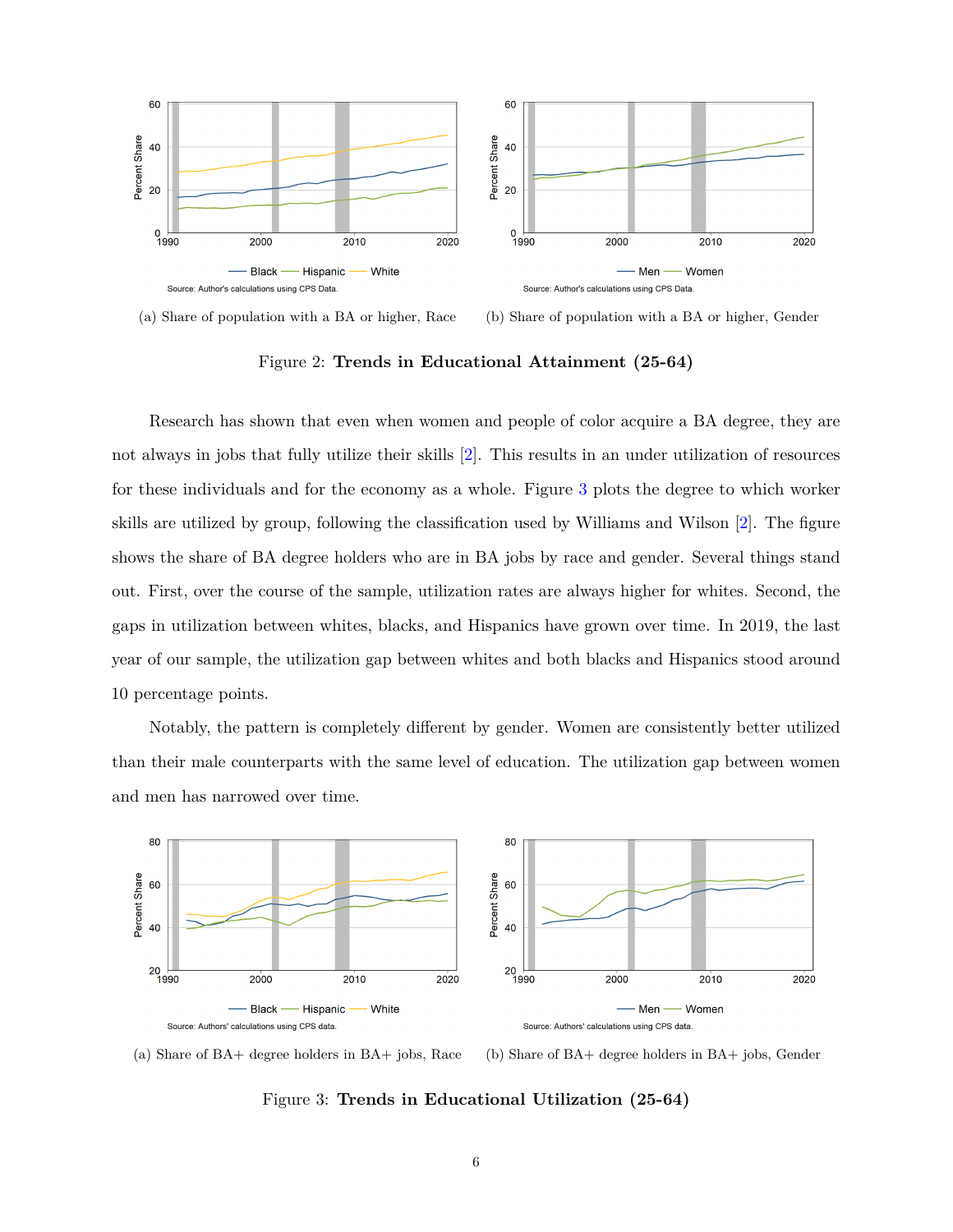The final gap we highlight is in the differences in employment opportunities across industries and occupations by race and gender. Since capital input and productivity vary by industry and occupation, these disparities matter, showing through to gaps in earnings. Figure [4](#page-7-1) shows the share of whites, blacks, and Hispanics and men and women who have a professional occupation in the durable manufacturing sector. In the manufacturing sector these are among the highest paid workers. As the figure shows, whites and men are much more likely to hold these jobs than are blacks, Hispanics, or women. In 2019, for example, whites were more than twice as likely to be in this sector than other racial groups. The gap by gender was even larger; in 2019 the share of men in this industry-occupation category was more than three times that of women.

<span id="page-7-1"></span>

(a) Share of prof in durable good manu, Race (b) Share of prof in durable goods manu, Gender

Figure 4: **Trends in Industry - Occupation Allocation (25-64)**

These trends document large and persistent disparities in the labor market and skill building opportunities in the U.S. We now turn to estimating the costs of these gaps to aggregate output and growth.

# <span id="page-7-0"></span>**4 Estimating the Cost of Gaps**

As highlighted in the literature review, there are many ways to assess the costs of persistent racial and gender disparities on the U.S. economy. In this study, we focus on computing the aggregate cost over time and then decomposing that aggregate into the specific factors that drive it. We frame our analysis through the lens of simple GDP accounting and complete the empirical work using standard shift-share techniques. Our framework, methodology, and data are described below.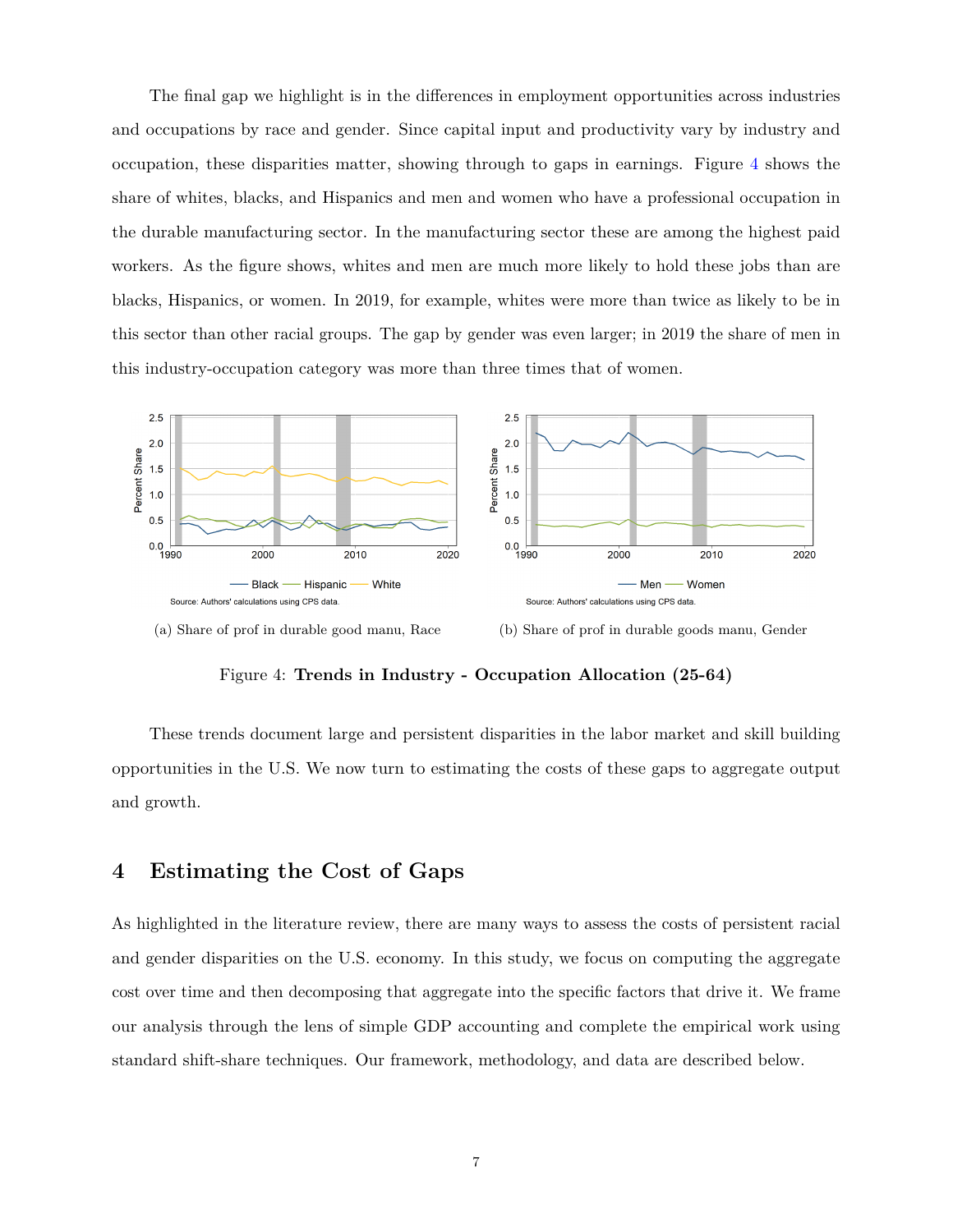## **4.1 Basic Growth Accounting**

Aggregate output in the economy at any point in time can be written as:

$$
Y = A \times F(K, L) \tag{1}
$$

Where  $(Y)$  is aggregate output,  $(K)$  is physical capital,  $(L)$  is labor input, and  $(A)$  is aggregate productivity.

For this study we focus only on the labor contributions to aggregate output,<sup>[1](#page-0-0)</sup> considering both the quantity of labor input and the productivity of labor inputs. Further decomposing labor input into its component parts, the labor component of aggregate output  $Y_L$  can be written as:

<span id="page-8-0"></span>
$$
Y_L = \left(N \times \frac{H}{N}\right) \times LP \tag{2}
$$

Where *N* is the number of workers,  $\frac{H}{N}$  is hours worked per worker, and *LP* is labor productivity. Labor productivity is determined by a number of factors including the skills of workers, the extent to which workers' skills are utilized, and the amount of capital workers use in production, which varies by job and industry. These factors can be proxied by educational attainment, the degree to which workers' jobs utilize their education, and the industry and occupational distribution in the economy. Taking these factors into account we can further expand equation [2](#page-8-0) to:

<span id="page-8-1"></span>
$$
Y_L = \left(N \times \frac{H}{N}\right) \times F(e, u, io) \tag{3}
$$

Where (*e*) is educational attainment, (*u*) is the degree of skill utilization, and (*io*) is selected industry/occupation groups. This simple expression frames our analysis.

#### **4.2 Shift-Share Methodology**

To estimate the costs of disparities to aggregate growth, we imagine a counterfactual world in which gaps in labor market outcomes and opportunities do not exist. We conduct these experiments using standard shift-share techniques, which allow us to adjust the inputs to growth and calculate the impact the changes have on aggregate output. Applying these techniques, we ask how much larger would U.S. aggregate output (*Y* ) have been if racial and gender gaps in labor input and labor productivity were eliminated.

### **4.2.1 Computing the data matrix**

We start by mapping the elements of equation [3](#page-8-1) to publicly available data. We use data from the Current Population Survey (CPS) from 1990-2019. The CPS contains the full set of demographic, educational, and

<sup>&</sup>lt;sup>1</sup>We hold capital fixed at its realized value.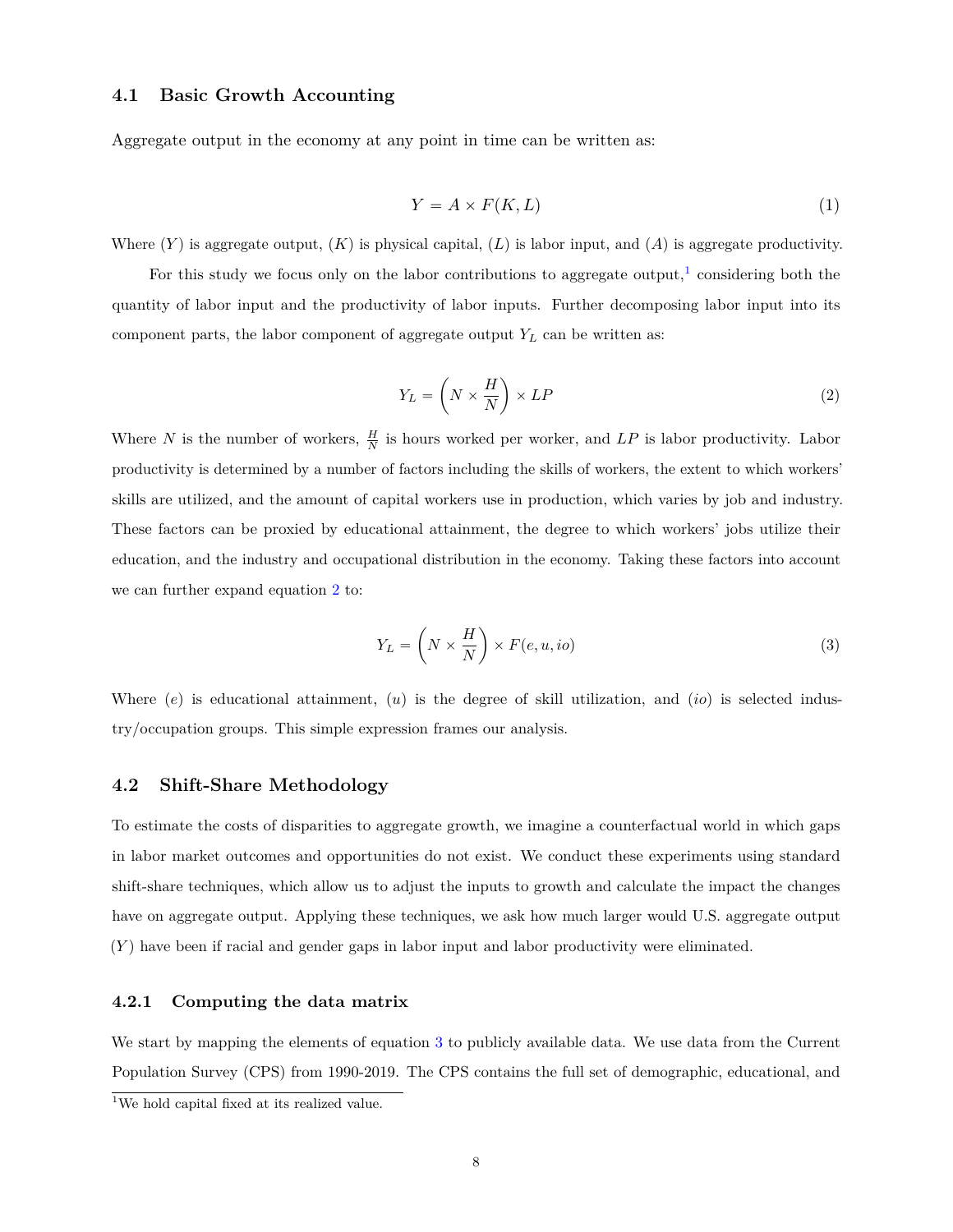labor market information required to complete our analysis. We limit our sample to the outgoing rotation groups from the CPS basic monthly files.

We focus on non-institutionalized adults ages 25-64 and divide them into mutually exclusive groups defined by age, gender, and race.<sup>[2](#page-0-0)</sup> We construct four race groups: white, black, Hispanic, and other, based on self-reported designations. Because we need our groups to be mutually exclusive we assign race such that all non-Hispanic white individuals are classified as white, all black individuals are classified as black, regardless of their Hispanic ethnicity, all non-Hispanic Asian individuals are classified as Asian, all Hispanic white or Hispanic Asian individuals are classified as Hispanic, and all other groups are classified as other. For the purpose of this analysis we combine Asian and other individuals into a single group labeled other. We use 10 year age groups given by: (25-34, 35-44, 45-54, 55-64). This leaves us with 32 analysis groups for a baseline sample. The next step in our analysis is to compute the input variables that make up equation [3,](#page-8-1) for each of our 32 groups. We briefly describe them here and provide a full data guide in Appendix [B.](#page-25-0)

Starting with the quantity of labor input, we define employment (*N*) using responses to the CPS monthly question: were you employed last week, either at work or off. We aggregate these responses over our sample and compute the average number of employed individuals by group on an annual basis. We exclude individuals who are self-employed. We define hours worked  $(H/N)$  as usual weekly hours worked over all jobs, and similarly average this value over our sample and on an annual basis. We exclude individuals who have zero, negative, or missing hours, regardless of their employment status. This leaves us with two labor input variables for each of our 32 groups: the fraction employed and average usual hours worked. These variables are computed separately for each year of our sample.

With labor input in hand we turn to labor productivity. We measure educational attainment for each of our sample members using four distinct categories: high school degree or less, associates degree, bachelors degree, and graduate degree. We then compute the fraction of individuals in each of our 32 groups who fall into these education categories in each year. This gives us the distribution of educational attainment for each age/gender/race group.

Next we confront aspects of labor productivity related to how workers are utilized and allocated in the economy. We first consider how well worker skills are utilized. Following Williams and Wilson [\[2\]](#page-19-1), we use the CPS data to compute the educational requirements for each 4-digit occupation category. Specifically, we examine whether 50 percent or more of people in that occupation have an associates degree, or less education. If they do, we mark that occupation as requiring those degrees. All remaining occupations are characterized as requiring more education. We then compare the educational attainment of each individual to what is required and determine whether their skills are appropriately or under-utilized. Using this methodology we compute the shares of each of our 32 groups that are appropriately or under utilized.

<sup>2</sup>For the remainder of this paper we will use the term race to characterize both race and ethnicity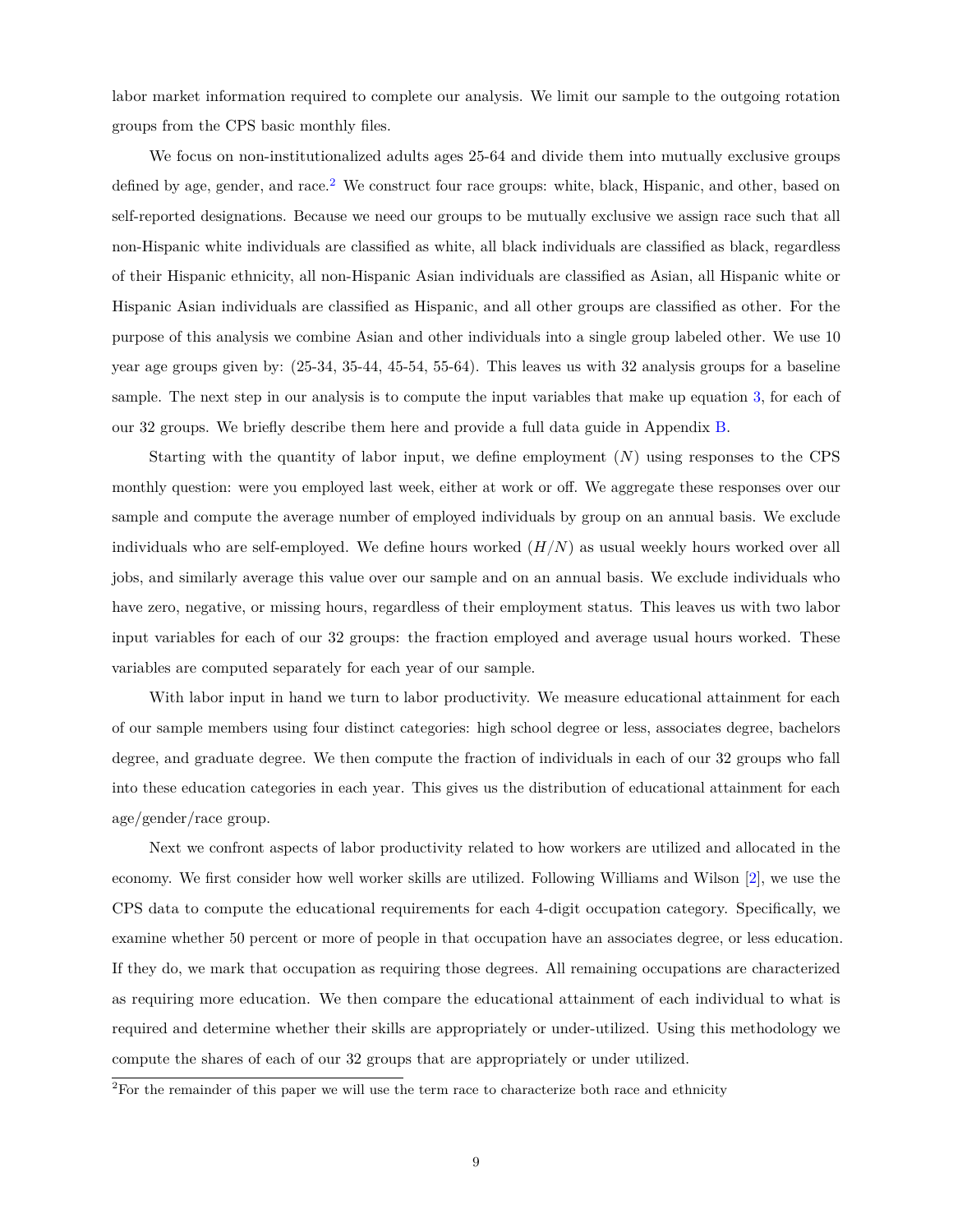Finally, we complete our calculations of the determinants of labor productivity by considering how workers' skills are allocated in the economy. Previous studies have shown that barriers to entry for women and people of color have resulted in a misallocation of talent across industry and occupation [\[9\]](#page-19-8), [\[4\]](#page-19-3). This miss-sorting matters because different jobs have different levels of labor productivity, primarily related to the amount of capital that workers use in production. To quantify how misallocation impacts aggregate labor productivity we divide the economy into 24 industry-occupation job types and compute the industryoccupation distribution for each of our 32 groups. These 24 industry-occupation pairs were constructed from combining 11, 2-digit occupation codes and 14, 2-digit industry codes into 4 occupation groups and 6 industry groups. A more detailed description of how we constructed these groups can be found in Appendix [B.](#page-25-0) We exclude individuals who are not employed and those who do not list an industry and/or occupation.

So far we have described the determinants of the quantity of labor input and labor productivity as given in equations [2](#page-8-0) and [3.](#page-8-1) We need one final element, average hourly earnings (*AHE*), to compute the value of (*YL*). Following previous research, we use (*AHE*) as a measure of the productive value of a single unit of labor input.

We define AHE for each individual as usual weekly earnings divided by usually weekly hours, averaged over the year. A well known fact in doing analysis on AHE with CPS data is that the top-coded value has a large, discrete jump in 1998. To address this, we re-calculate top-coded earnings in each year using a lognormal distribution following methods developed by the Center for Economic Policy Research [\[34\]](#page-21-7). To reduce noise in our sample, we remove the top and bottom 1% of earnings after we top-code the data. We adjust the earnings value for inflation using the PCEPI deflator. Values are in 2019 dollars. We exclude individuals who have zero, negative, or missing AHE, regardless of their employment status. Finally, we compute measures of AHE for all the separate groupings we use in the analysis. These include: AHE for the entire sample; AHE by age, race, gender, and education; AHE by age, race, gender, and utilization; AHE by age, race, gender, and industry-occupation, and finally AHE by age, race, gender, education, utilization, and industry-occupation.

This leaves us with a complete data matrix that is 32x447x30, reflecting the 32 age, race, and gender groups required to perform a complete shift-share analysis for equation [3,](#page-8-1) for each of the 30 years in our sample. Table [A2](#page-25-1) provides an illustration of our analysis data set for year 2019.

It is important to recognize that equipped with our constructed data matrix and the equation [3](#page-8-1) we can recover the actual labor contribution to aggregate output. This would entail summing over our age/gender/race groups the elements of the equation relating to the labor input, and computing the group share weighted average of the labor productivity inputs from equation [3.](#page-8-1)

Below we describe how we use this data matrix and method to perform our counterfactual analyses.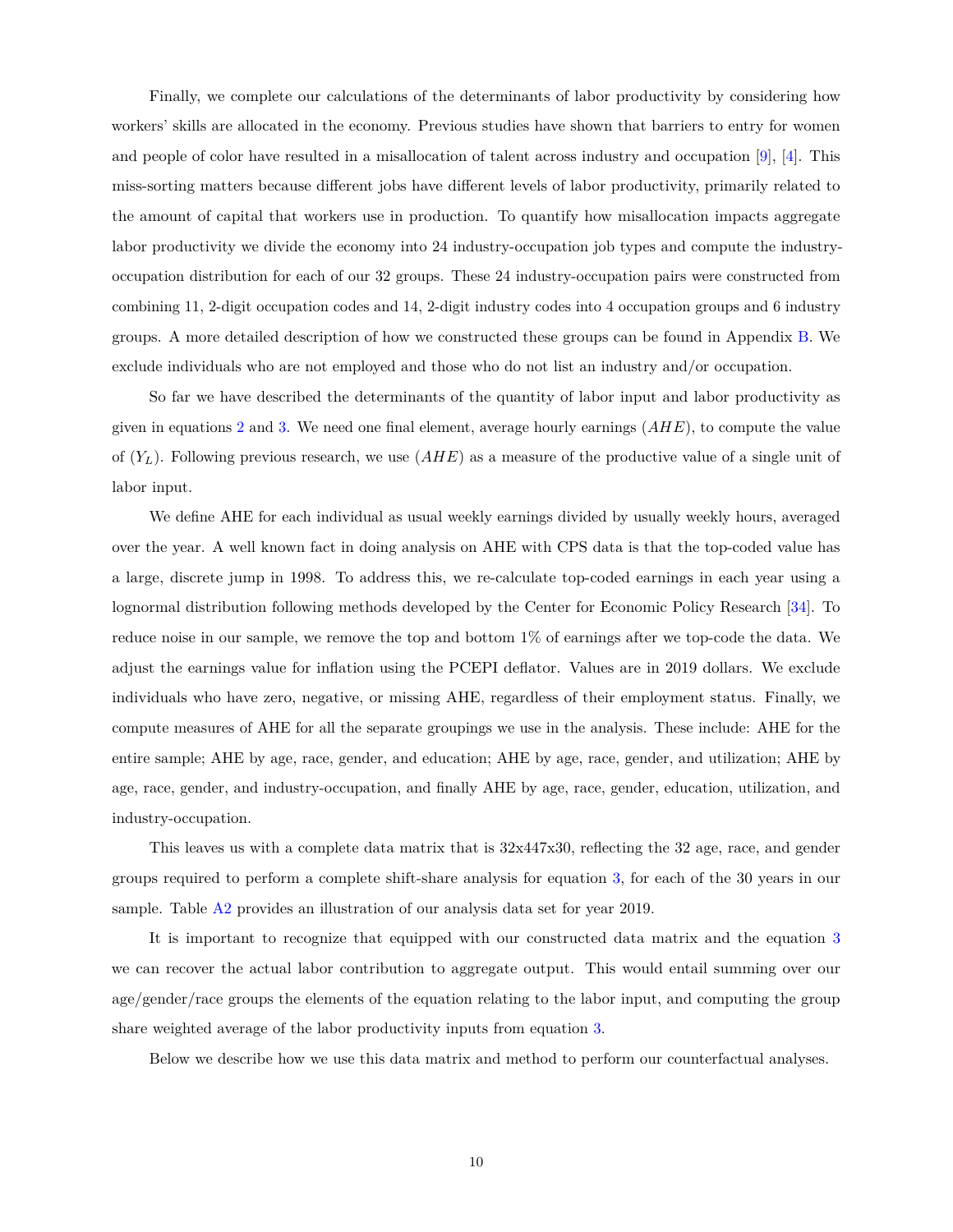#### **4.2.2 Counterfactual analysis**

With the data matrix in hand we turn to the specifics of our shift-share counterfactual exercises. Here we will describe our counterfactual exercises in which we shift by race and gender. In section [5](#page-12-0) we will show results adjusting for race and gender individually as well as adjusting for race and gender simultaneously. We start by asking what would happen to the quantity of labor input if women and people of color had the same employment and hours opportunities as white males. White males are the default group in our analysis as they have historically faced fewer systemic barriers in the labor market and as a result have had better labor outcomes relative to women, blacks, and Hispanics.[3](#page-0-0)

Given our data matrix this is straight forward to compute. We simply replace the employment rates and hours worked of women and people of color with those of white males for each of our age groups and recompute labor input using the following equation:

$$
Y_H^C = \sum_{a,g,r} \left( N_{a,g,r}^C \times \frac{H_{a,g,r}^C}{N_{a,g,r}} \right) \tag{4}
$$

Where  $(Y_H^C)$  is the counterfactual quantity of labor, or total hours worked per week across all workers,  $(N_{a,g,r}^C)$  is the total number of workers in a given age, gender, race group, and  $(H_{a,g,r}^C/N_{a,g,r}^C)$  is usual weekly hours worked for a given age, gender, race group. The difference in the actual output and this counterfactual output is the economic gain from having a more equitable distribution of employment and hours by gender and race.

We next turn to labor productivity again asking how much larger would it be if women and people of color had the same opportunities for educational attainment, skill utilization, and industry-occupation allocation as white males. While slightly more complicated than our calculation for adjusted employment and hours, given our data matrix, this is also straight forward to compute.

We begin by simply giving women and people of color the same distribution (shares) of educational attainment, utilization, and industry-occupation of white males. For now, we assume that only the shares of opportunities change, holding the returns on the opportunities, *AHE*, constant at the prevailing rate for each age/gender/race/labor productivity group (e.g., the share of black college educated men out of black men would change to be the share of white college educated men out of white men, but black educated men would still maintain the *AHE* for college educated black men).

The following equation maps this logic and illustrates our calculation for eliminating gaps in educational attainment.

<sup>3</sup>Our analysis only adjusts groups when they are worse off than white males. This primarily affects adjustments for the "other" group, where employment and educational attainment are frequently higher for Asian Americans than for white males.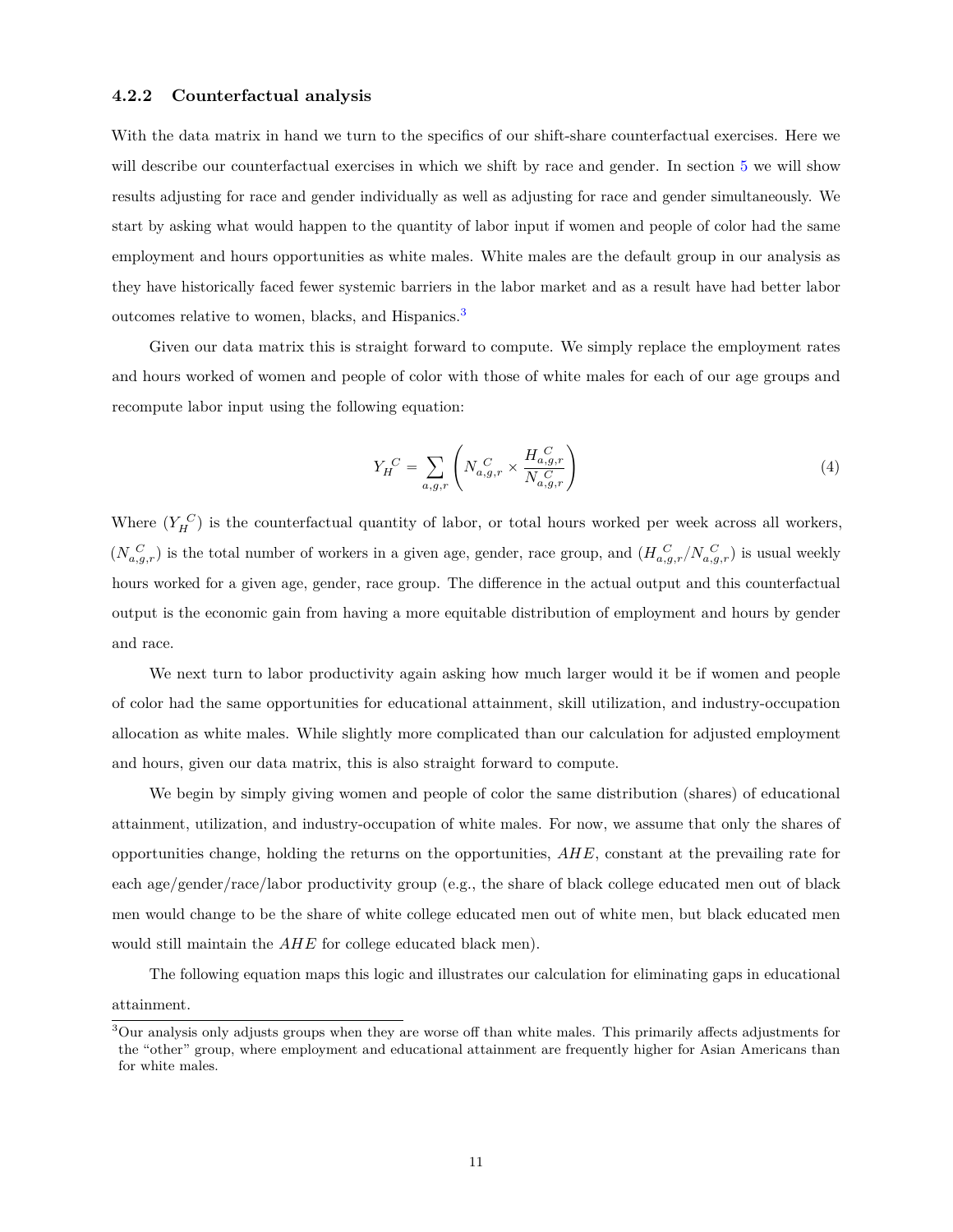$$
Y_{LP}^{C, Educ} = \sum_{a,g,r} \left[ \alpha_{a,g,r} \left( \alpha_{a,g,r}^{C,hs} \times AHE_{a,g,r}^{hs} + \alpha_{a,g,r}^{C,ac} \times AHE_{a,g,r}^{ac} + \alpha_{a,g,r}^{C,ba} \times AHE_{a,g,r}^{ba} \times AHE_{a,g,r}^{bd} \times AHE_{a,g,r}^{bd} \right) \right]
$$
\n
$$
(5)
$$

<span id="page-12-1"></span>Where  $(Y_{LP}^{C, Educ})$  is the contribution of labor productivity to overall output,  $(\alpha_{a,g,r})$  is the share of the population that belong to a given age, gender, race group,  $(AHE^{hs}_{a,g,r})$  is the average hourly earnings for individuals with a high school diploma or less in a given age, gender, race group, and  $(\alpha_{a,g,r}^{C,hs})$  is the share of individuals with a high school diploma in a given age, gender, race group, etc. The difference in the actual output and this counterfactual output is the economic gain from having a more equitable distribution of educational distribution across gender and race.

We can perform a similar exercise for our utilization and industry-occupation variables by repeating this exercise by shifting utilization shares and industry-occupation shares for women and people of color to that of white males.

Putting this all together, we complete the shares part of this exercise by defining very fine groups that adjust simultaneously for educational attainment, utilization, and industry-occupation. This is equivalent to adding rows to our baseline data matrix. Again, we hold *AHE* at the value of the treated group.

Our final experiments consider changes in the returns on opportunity, or *AHE*, by group as well as by changes in the shares. Looking back to equation [5,](#page-12-1) these experiments change the *AHE* values by age/gender/race to be the counterfactual values, which in our experiments are the values for equivalent white males. We do two separate experiments. The first holds the returns of opportunities constant, changing only the shares. The second changes both the shares and the returns. We compute these experiments for each labor productivity variable separately and for them all together.

# <span id="page-12-0"></span>**5 Results**

In this section we report on the results of our experiments. We begin by discussing the impact of making labor market opportunities more equal. We then turn to examining the impact of making returns to those opportunities more equal.

Throughout this section we display tables showing our counterfactual inputs of labor, calculated from changes to shares as well as changes to returns for our age/gender/race groups. We also include tables showing overall counterfactual labor output constructed from these inputs for each decade in our sample 1990-2019. Each table contains first a row with the actual value of the given variable we are adjusting, then the counterfactual when adjusting by race only, then the counterfactual when adjusting by gender only, and then the counterfactual when adjusting by race and gender. Given recent research focusing on the costs of systemic barriers for black Americans we also compute results considering changes in opportunities and returns for blacks alone [\[10\]](#page-19-9).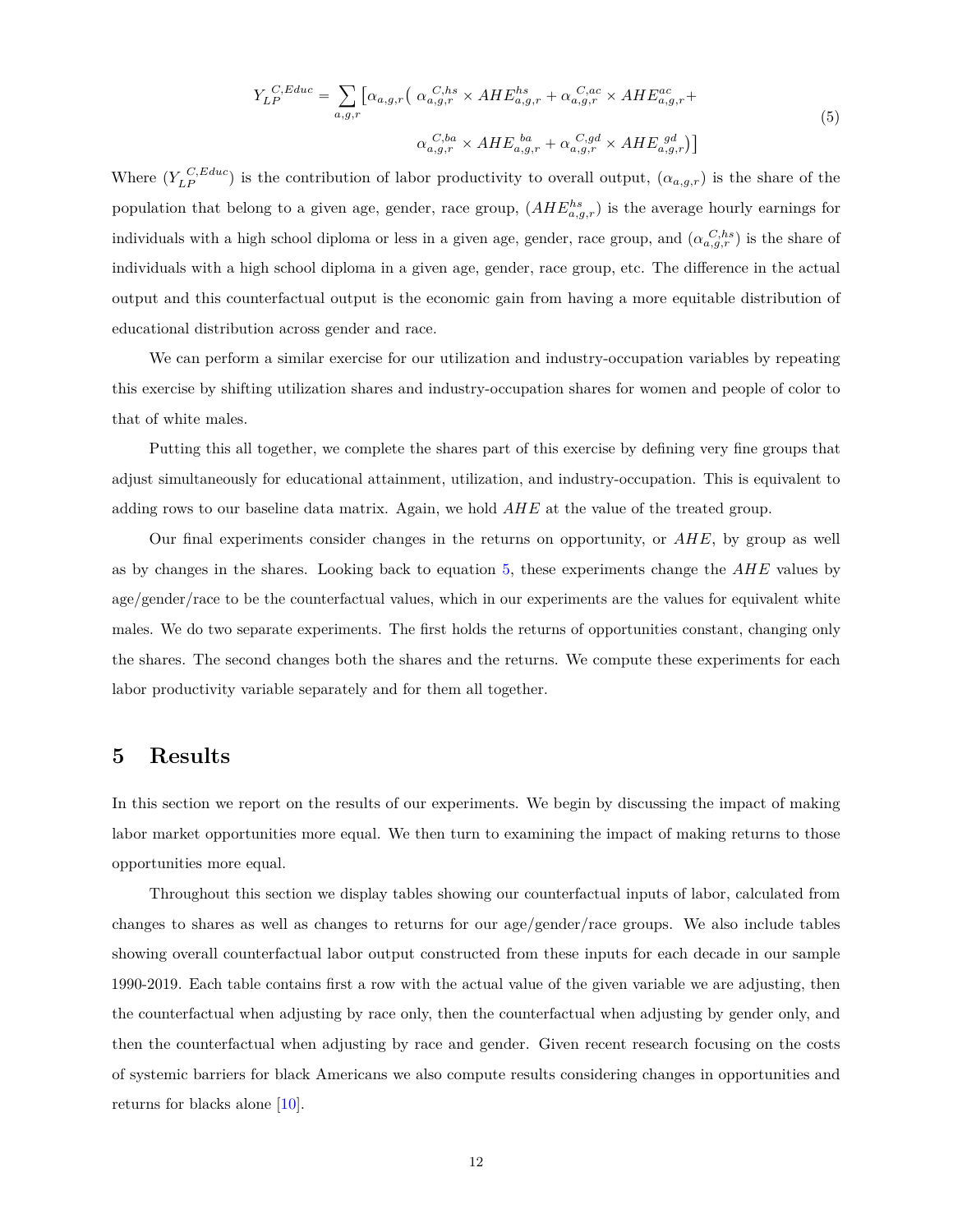## **5.1 Equalizing Shares**

We start by showing how each of the individual components of labor output in equation [3](#page-8-1) change through our shift share analysis, and then relate this to its effect on labor output gaps.

#### **5.1.1 Labor Input**

We begin by asking how much more output would the U.S. economy have had if historical gaps in employment and hours opportunities by race and gender had been closed. Table [1](#page-13-0) shows the values for employment to population ratios (EPOP) and usual weekly hours as well as the counterfactual adjustments by race, gender, and race/gender together.

<span id="page-13-0"></span>

|                                 |               | <b>EPOP</b>   | (%)           |               |               | <b>Weekly Hours</b> |               |               |
|---------------------------------|---------------|---------------|---------------|---------------|---------------|---------------------|---------------|---------------|
|                                 | 1990          | 2000          | 2010          | 2019          | 1990          | 2000                | 2010          | 2019          |
| Actual                          | 75.47         | 77.50         | 71.81         | 75.89         | 40.12         | 41.08               | 40.17         | 40.75         |
| Adj by Race                     | 77.43         | 79.30         | 74.17         | 77.94         | 40.38         | 41.37               | 40.60         | 41.16         |
| Gain by Race                    | 1.96          | 1.80          | 2.36          | 2.04          | 0.27          | 0.29                | 0.42          | 0.41          |
| Adj by Gender<br>Gain by Gender | 85.10<br>9.63 | 84.99<br>7.50 | 77.15<br>5.34 | 82.17<br>6.28 | 42.66<br>2.54 | 43.39<br>2.31       | 42.19<br>2.02 | 42.52<br>1.77 |
| Adj by Race Gender              | 87.06         | 86.63         | 79.30         | 83.90         | 43.15         | 43.89               | 42.91         | 43.14         |
| Gain by Race Gender             | 11.58         | 9.14          | 7.49          | 8.01          | 3.03          | 2.81                | 2.74          | 2.38          |
| Black only:                     |               |               |               |               |               |                     |               |               |
| Adj by Race                     | 76.40         | 78.24         | 72.99         | 76.79         | 40.25         | 41.19               | 40.30         | 40.85         |
| Gain by Race                    | 0.93          | 0.74          | 1.19          | 0.89          | 0.13          | 0.10                | 0.13          | 0.10          |
|                                 |               |               |               |               |               |                     |               |               |
| Adj Race Gender                 | 77.56         | 79.18         | 73.68         | 77.62         | 40.53         | 41.46               | 40.56         | 41.10         |
| Gain Race Gender                | 2.09          | 1.69          | 1.87          | 1.73          | 0.41          | 0.38                | 0.39          | 0.35          |

Table 1: Impact on Employment and Hours of more Equitable Opportunities Note: All adjustments use granular age/gender/race groups and are shifted by the group listed in the leftmost column. i.e. Adjusting by race holds age and gender groups constant.

Starting with race (line 2), giving people of color the EPOP of whites in their age/gender group increases overall employment in the economy by about two percentage points.<sup>[4](#page-0-0)</sup> Abstracting from modest business cycle variability this increase occurs consistently for all years in our sample. The hours adjustments have more modest effects.

The picture for gender is different.<sup>[5](#page-0-0)</sup> The gains to equalizing EPOP between women and men are large, 9.6 percentage points at the beginning of the sample and 6.3 percentage points at the end of the sample. Adjustments to hours also have a larger impact, adding about two hours per week to average weekly hours across the sample.

<sup>4</sup>For example, this exercise gives black females age 25-34 the EPOP of white females age 25-34.

<sup>5</sup>This exercise, for example, gives black females age 25-34 the EPOP of black males age 25-34.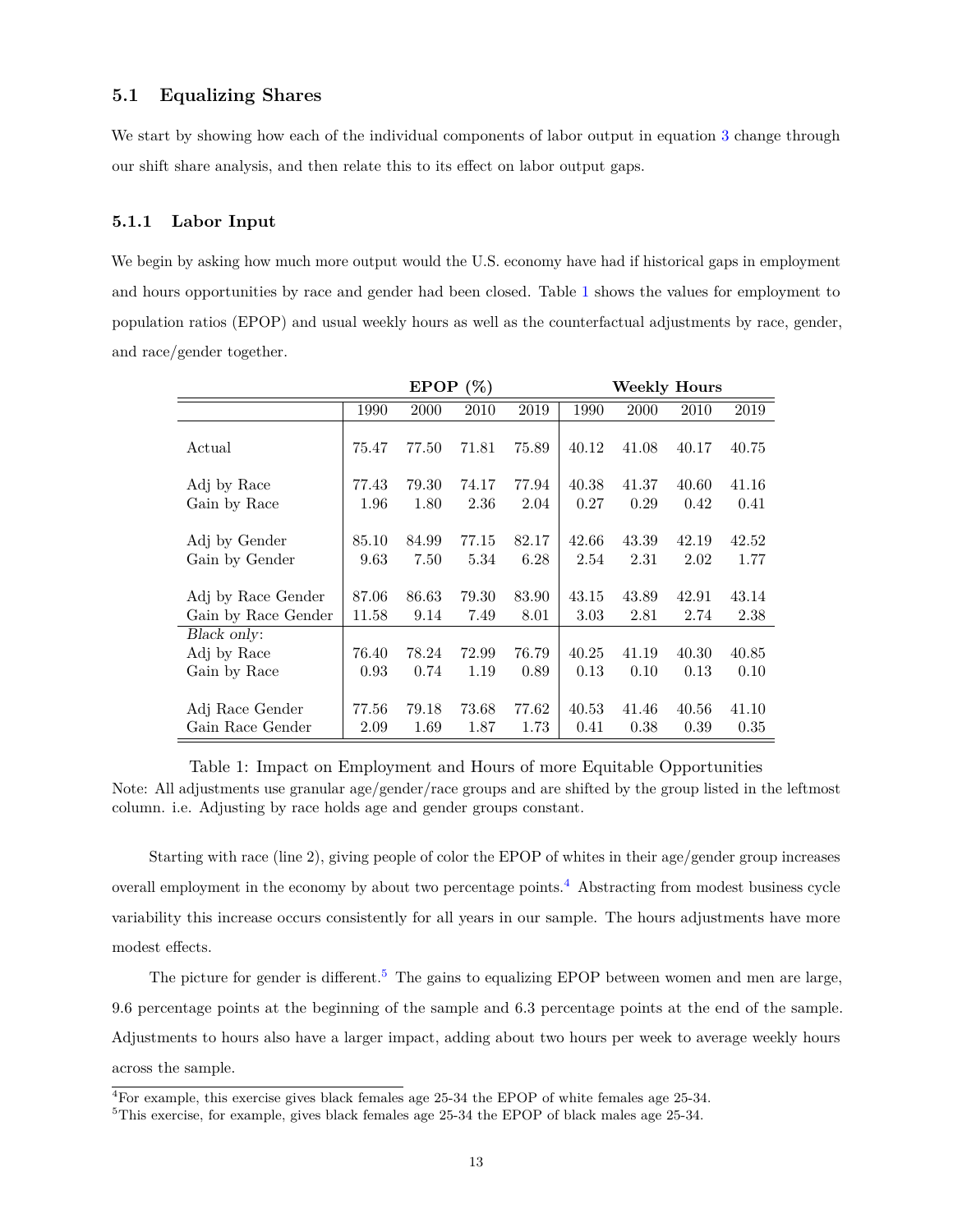The final rows in the table repeat the analysis for race and gender together.<sup>[6](#page-0-0)</sup> The results show sizeable gains to employment and hours from eliminating race and gender gaps. Although the gains have declined somewhat over time, in 2019, closing these gaps would have increased the annual employment rate of the working age population by eight percentage points and added over two hours to the average work week.

The dollar value of closing each of these gaps is shown in Table  $2^7$  $2^7$ . As the numbers highlight, eliminating gaps in employment and hours opportunities produces meaningful economic benefits. Equalizing employment across race and gender would have boosted measured GDP in 2019 by 0.63 trillion 2019 dollars. Adjusting hours by race and gender also has an impact, increasing GDP in 2019 by 0.37 trillion 2019 dollars. These gains are not unique to 2019; they are consistently significant across the sample.

<span id="page-14-0"></span>

|                                 |              | <b>EPOP</b>  | (\$Trillions) |              |              | Hours (\$Trillions) |              |              |
|---------------------------------|--------------|--------------|---------------|--------------|--------------|---------------------|--------------|--------------|
|                                 | 1990         | 2000         | 2010          | 2019         | 1990         | 2000                | 2010         | 2019         |
| Actual                          | 4.07         | 5.54         | 5.97          | 6.97         | 4.07         | 5.54                | 5.97         | 6.97         |
| Adj by Race                     | 4.16         | 5.64         | 6.13          | 7.13         | 4.10         | 5.57                | 6.03         | 7.04         |
| Gain by Race                    | 0.08         | 0.10         | 0.16          | 0.15         | 0.02         | 0.03                | 0.05         | 0.06         |
| Adj by Gender<br>Gain by Gender | 4.47<br>0.39 | 5.96<br>0.42 | 6.34<br>0.37  | 7.47<br>0.49 | 4.29<br>0.22 | 5.81<br>0.27        | 6.25<br>0.28 | 7.25<br>0.28 |
| Adj by Race Gender              | 4.55         | 6.05         | 6.49          | 7.60         | 4.33         | 5.86                | 6.34         | 7.35         |
| Gain by Race Gender             | 0.48         | 0.52         | 0.52          | 0.63         | 0.26         | 0.33                | 0.36         | 0.37         |
| Black only:                     |              |              |               |              |              |                     |              |              |
| Adj by Race                     | 4.11         | 5.58         | 6.05          | 7.04         | 4.09         | 5.55                | 5.99         | 6.99         |
| Gain by Race                    | 0.04         | 0.05         | 0.08          | 0.07         | 0.01         | 0.01                | 0.02         | 0.01         |
|                                 |              |              |               |              |              |                     |              |              |
| Adj by Race Gender              | 4.16         | 5.63         | 6.10          | 7.10         | 4.11         | 5.58                | 6.02         | 7.02         |
| Gain by Race Gender             | 0.08         | 0.10         | 0.13          | 0.13         | 0.03         | 0.04                | 0.05         | 0.05         |

### Table 2: Adjusted Output by Labor Quantity Shares

Note: All adjustments use granular age/gender/race groups and are shifted by the group listed in the leftmost column. i.e. Adjusting by race holds age and gender groups constant.

#### **5.1.2 Labor Productivity Determinants**

In Table [3](#page-15-0) we turn to productivity. For each experiment we show the impact on measured labor productivity (*AHE*) from changing education alone and education, utilization and allocation simultaneously. The key things to note from table [3](#page-15-0) are that changing the determinants of productivity changes aggregate *AHE* only slightly. This is true whether we consider race, gender, or race and gender together. This owes in part to the fact that people of color make up a smaller share of the population than whites and the gaps in education are

<sup>6</sup>This exercise, for example gives black females age 25-34 the EPOP of white males age 25-34.

<sup>&</sup>lt;sup>7</sup>Recall from Section 4.2.1 we value the gains to output by multiplying our adjusted labor input quantities by labor productivity (measured as group specific *AHE*) as described in equation [2.](#page-8-0)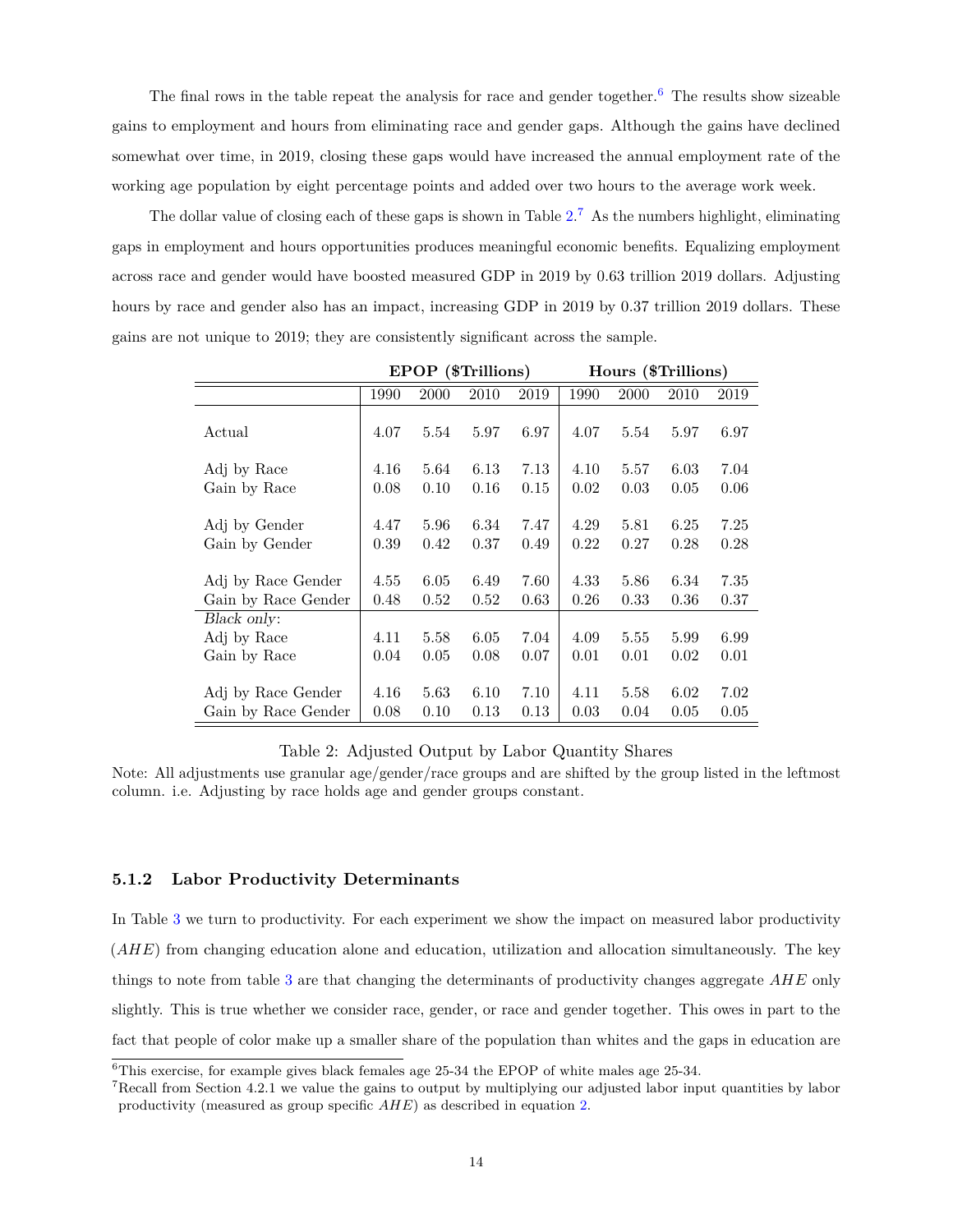not existent by gender, ie., by 2019 the gains from equalizing education by gender are zero. Importantly however, the gains from equalizing these determinants by race are rising over the sample as the population share of people of color increases.

<span id="page-15-0"></span>

|                                           |               |               | Education $(\$)$ |               |               |               | All $(\$)$    |               |
|-------------------------------------------|---------------|---------------|------------------|---------------|---------------|---------------|---------------|---------------|
|                                           | 1990          | 2000          | 2010             | 2019          | 1990          | 2000          | 2010          | 2019          |
| Actual                                    | 20.23         | 22.88         | 24.51            | 25.59         | 20.23         | 22.88         | 24.51         | 25.59         |
| Adj by Race                               | 20.50         | 23.31         | 25.16            | 26.28         | 20.47         | 23.30         | 25.25         | 26.40         |
| Gain by Race                              | 0.27          | 0.43          | 0.65             | 0.69          | 0.24          | 0.43          | 0.74          | 0.82          |
| Adj by Gender<br>Gain by Gender           | 20.38<br>0.15 | 22.96<br>0.08 | 24.55<br>0.03    | 25.59<br>0.00 | 20.48<br>0.25 | 23.07<br>0.19 | 24.60<br>0.09 | 25.60<br>0.02 |
| Adj by Race Gender                        | 20.66         | 23.39         | 25.14            | 26.13         | 20.69         | 23.47         | 25.21         | 26.20         |
| Gain by Race Gender                       | 0.42          | 0.51          | 0.63             | 0.54          | 0.46          | 0.59          | 0.70          | 0.62          |
| Black only:                               |               |               |                  |               |               |               |               |               |
| Adj by Race                               | 20.35         | 23.04         | 24.69            | 25.78         | 20.33         | 23.02         | 24.70         | 25.81         |
| Gain by Race                              | 0.12          | 0.16          | 0.18             | 0.19          | 0.10          | 0.15          | 0.18          | 0.22          |
| Adj by Race Gender<br>Gain by Race Gender | 20.37<br>0.14 | 23.04<br>0.16 | 24.67<br>0.16    | 25.70<br>0.11 | 20.31<br>0.08 | 23.02<br>0.14 | 24.62<br>0.11 | 25.71<br>0.12 |

Table 3: Impact on Productivity of more Equitable Opportunities

Note: All adjustments use granular age/gender/race groups and are shifted by the group listed in the leftmost column. i.e. Adjusting by race holds age and gender groups constant. All values in this table are in terms of average hourly earnings.

Valuing these adjustments as we did in table [2,](#page-14-0) table [4](#page-16-0) computes the gains to GDP from equalizing the determinants of productivity. The results show that removing the gaps in educational attainment, education utilization, and industry-occupation allocation by race and gender would have increased GDP in 2019 by 0.17 trillion 2019 dollars.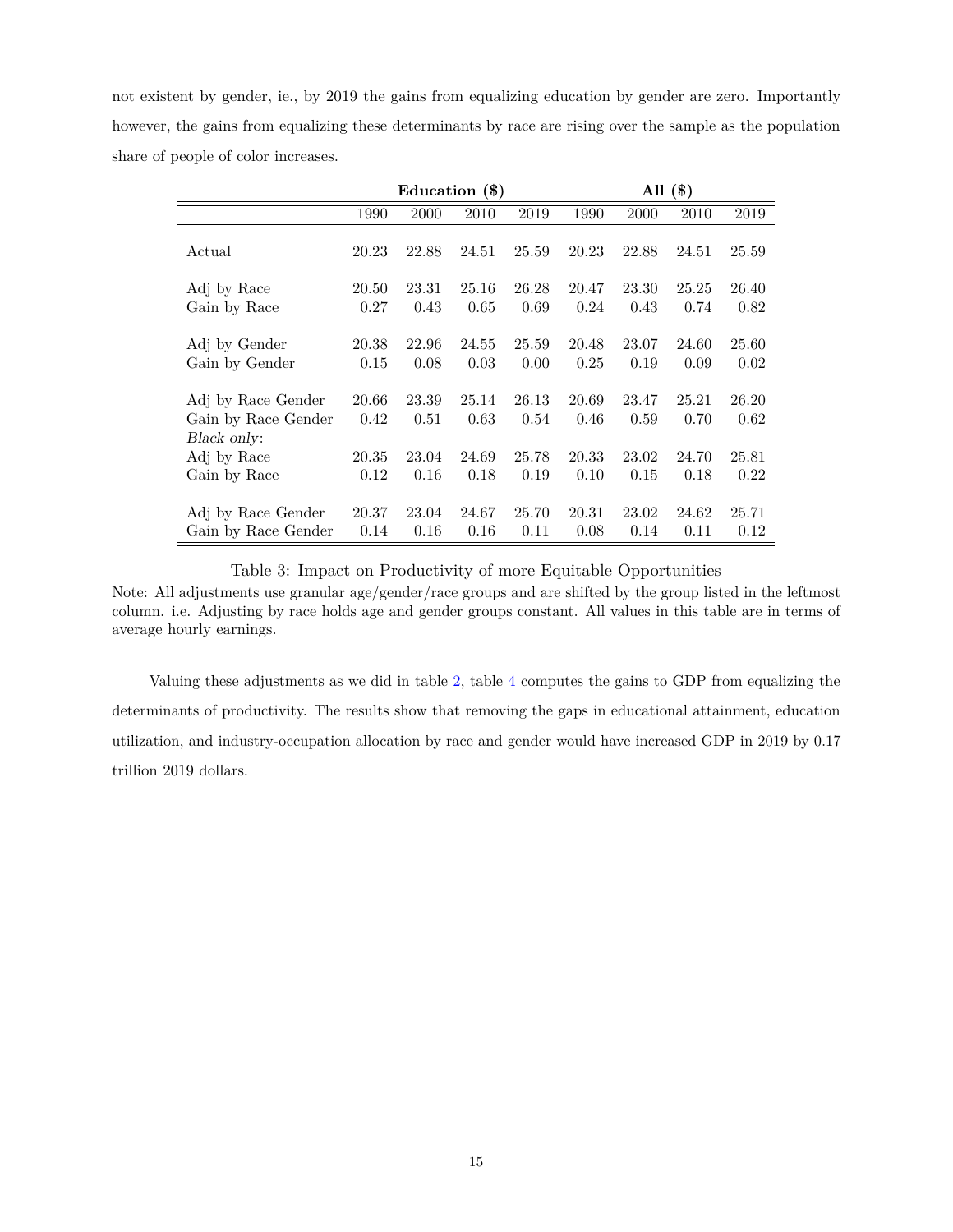<span id="page-16-0"></span>

|                                 |              | Education (\$Trillions) |              |              |              | All (\$Trillions) |              |              |
|---------------------------------|--------------|-------------------------|--------------|--------------|--------------|-------------------|--------------|--------------|
|                                 | 1990         | 2000                    | 2010         | 2019         | 1990         | 2000              | 2010         | 2019         |
| Actual                          | 4.07         | 5.54                    | 5.97         | 6.97         | 4.07         | 5.54              | 5.97         | 6.97         |
| Adj by Race                     | 4.13         | 5.64                    | 6.12         | 7.16         | 4.12         | 5.64              | 6.15         | 7.19         |
| Gain by Race                    | 0.05         | 0.10                    | 0.15         | 0.19         | 0.05         | 0.10              | 0.18         | 0.22         |
| Adj by Gender<br>Gain by Gender | 4.10<br>0.03 | 5.55<br>0.02            | 5.98<br>0.01 | 6.97<br>0.00 | 4.12<br>0.04 | 5.58<br>0.04      | 5.99<br>0.02 | 6.98<br>0.00 |
| Adj by Race Gender              | 4.15         | 5.66                    | 6.12         | 7.12         | 4.16         | 5.67              | 6.14         | 7.14         |
| Gain by Race Gender             | 0.08         | 0.12                    | 0.15         | 0.15         | 0.09         | 0.14              | 0.17         | 0.17         |
| Black only:                     |              |                         |              |              |              |                   |              |              |
| Adj by Race                     | 4.10         | 5.58                    | 6.01         | 7.02         | 4.09         | 5.57              | 6.01         | 7.03         |
| Gain by Race                    | 0.02         | 0.04                    | 0.04         | 0.05         | 0.02         | 0.03              | 0.04         | 0.06         |
| Adj by Race Gender              | 4.10         | 5.58                    | 6.01         | 7.00         | 4.09         | 5.57              | 6.00         | 7.01         |
| Gain by Race Gender             | 0.03         | 0.04                    | 0.04         | 0.03         | 0.02         | 0.03              | 0.03         | 0.03         |

Table 4: Adjusted Output by Labor Productivity Shares

Note: All adjustments use granular age/gender/race groups and are shifted by the group listed in the leftmost column. i.e. Adjusting by race holds age and gender groups constant.

## **5.2 Equalizing Returns**

The final component of our counterfactual exercise acknowledges that differences in labor inputs and the observable determinants of productivity are only part of the disparities observed in the economy. In particular, differences in the rates of return *AHE* earned by individuals vary by race and gender in ways not fully explained by differences in skills, utilization, industry-occupation other measurable variables [\[6\]](#page-19-5).

To account for these differences our final experiments keep the determinants of productivity fixed at actual values and adjust the returns earned by race and gender. For example, when adjusting by race only, we hold the distribution of educational attainment at its actual values and substitute the wages of white equivalents into the calculation of productivity.[8](#page-0-0)

We report the results in table [5.](#page-17-0) The findings are striking. Eliminating the gaps in returns earned by whites versus people of color and women versus men on measured skills, utilization, and industry-occupation allocation would have increased aggregate economic output in 2019 by 0.94 trillion 2019 dollars. This is over 5 times the impact of adjusting the determinants while leaving the returns at their actual values.

<sup>8</sup>For example, for all black women age 25-34 with a BA degree we assign the *AHE* of white women age 25-34 with a BA degree.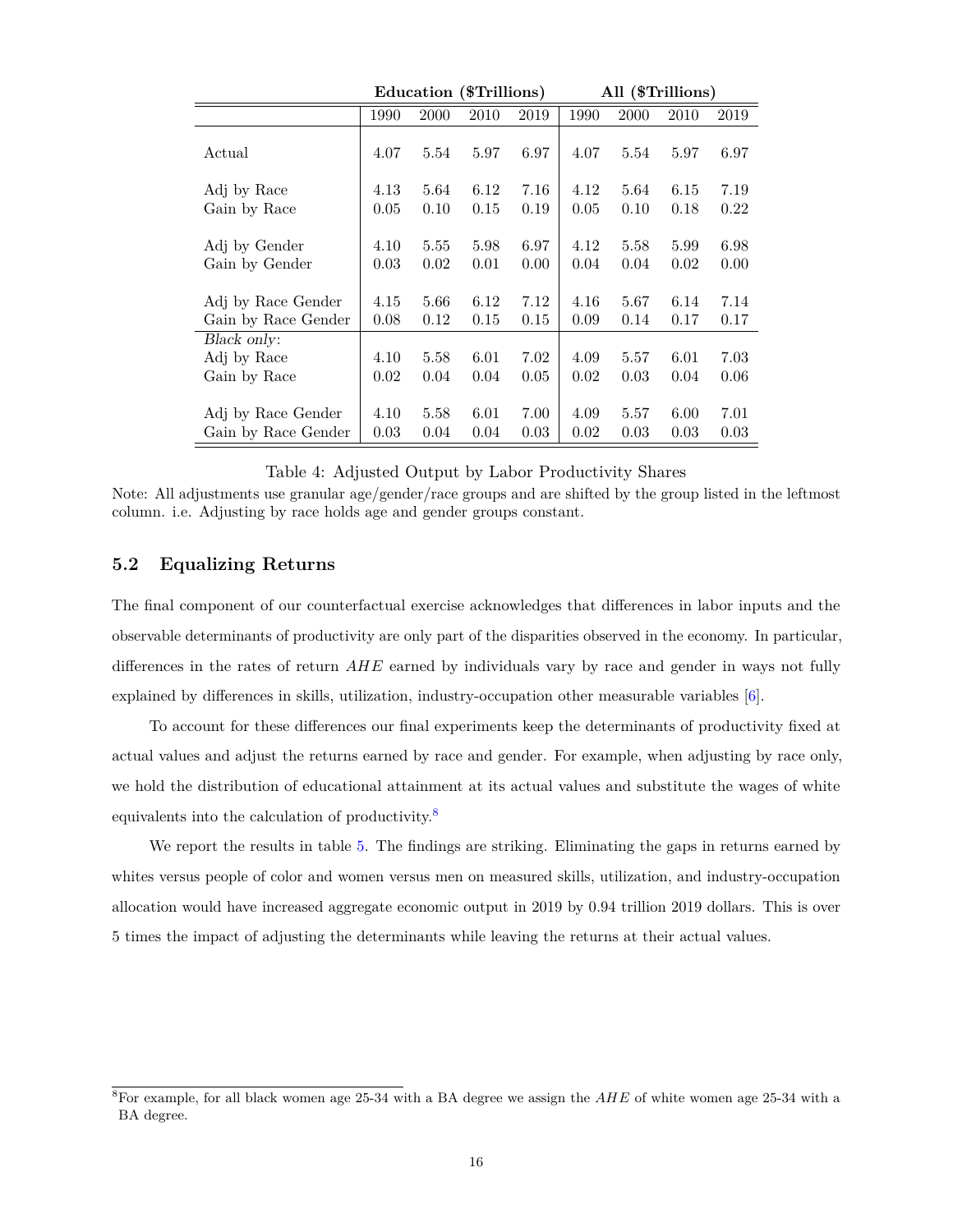<span id="page-17-0"></span>

|                                 |              | Education (\$Trillions) |              |              |              | All (\$Trillions) |              |              |
|---------------------------------|--------------|-------------------------|--------------|--------------|--------------|-------------------|--------------|--------------|
|                                 | 1990         | 2000                    | 2010         | 2019         | 1990         | 2000              | 2010         | 2019         |
| Actual                          | 4.07         | 5.54                    | 5.97         | 6.97         | 4.07         | 5.54              | 5.97         | 6.97         |
| Adj by Race                     | 4.19         | 5.75                    | 6.21         | 7.28         | 4.18         | 5.73              | 6.19         | 7.26         |
| Gain by Race                    | 0.12         | 0.21                    | 0.24         | 0.31         | 0.11         | 0.20              | 0.22         | 0.28         |
| Adj by Gender<br>Gain by Gender | 4.51<br>0.44 | 6.12<br>0.58            | 6.51<br>0.54 | 7.58<br>0.61 | 4.48<br>0.41 | 6.10<br>0.56      | 6.51<br>0.54 | 7.58<br>0.60 |
| Adj by Race Gender              | 4.68         | 6.40                    | 6.83         | 7.97         | 4.63         | 6.35              | 6.77         | 7.91         |
| Gain by Race Gender             | 0.60         | 0.86                    | 0.86         | 1.00         | 0.56         | 0.81              | 0.80         | 0.94         |
| Black only:                     |              |                         |              |              |              |                   |              |              |
| Adj by Race                     | 4.13         | 5.62                    | 6.06         | 7.10         | 4.12         | 5.61              | 6.05         | 7.09         |
| Gain by Race                    | 0.06         | 0.08                    | 0.09         | 0.13         | 0.05         | 0.08              | 0.08         | 0.11         |
|                                 |              |                         |              |              |              |                   |              |              |
| Adj by Race Gender              | 4.19         | 5.70                    | 6.14         | 7.20         | 4.18         | 5.69              | 6.12         | 7.18         |
| Gain by Race Gender             | 0.11         | 0.16                    | 0.16         | 0.23         | 0.10         | 0.15              | 0.15         | 0.21         |

#### Table 5: Adjusted Output by Labor Productivity Returns

Note: All adjustments use granular age/gender/race groups and are shifted by the group listed in the leftmost column. i.e. Adjusting by race holds age and gender groups constant.

## **5.3 Putting it All Together**

To return to our original question: what are the economic gains from equity, our final experiment closes all gaps: those in labor inputs, determinants of productivity, and returns on those determinants. The results are reported in Table [6.](#page-18-1)

The bottom line from our analysis is that the U.S. economy would have had about 2.6 trillion 2019 dollars more output in 2019 if gaps in labor market opportunities and returns were eliminated. The table also shows that the gains to eliminating gaps have been rising over time as the U.S. population becomes more racially diverse while disparities remain.

Adding the costs up over the length of the sample, we estimate the gains to equalizing labor market opportunities is 34.4 trillion 2019 dollars. If we equalize labor market opportunities and returns we estimate gains of 70.8 trillion 2019 dollars. This is similar in magnitude to findings by Truehaft, Scoggins, and Tran [\[12\]](#page-19-11) who estimate that raising the average incomes in 2012 of people in each major racial/ethnic group to the average incomes of non-Hispanic whites would generate an additional \$2.1 trillion in GDP annually, and Peterson and Mann [\[10\]](#page-19-9) who estimate that closing black-white gaps in wages, housing, higher education, and business investment would have added \$16 trillion to GDP over the past twenty years.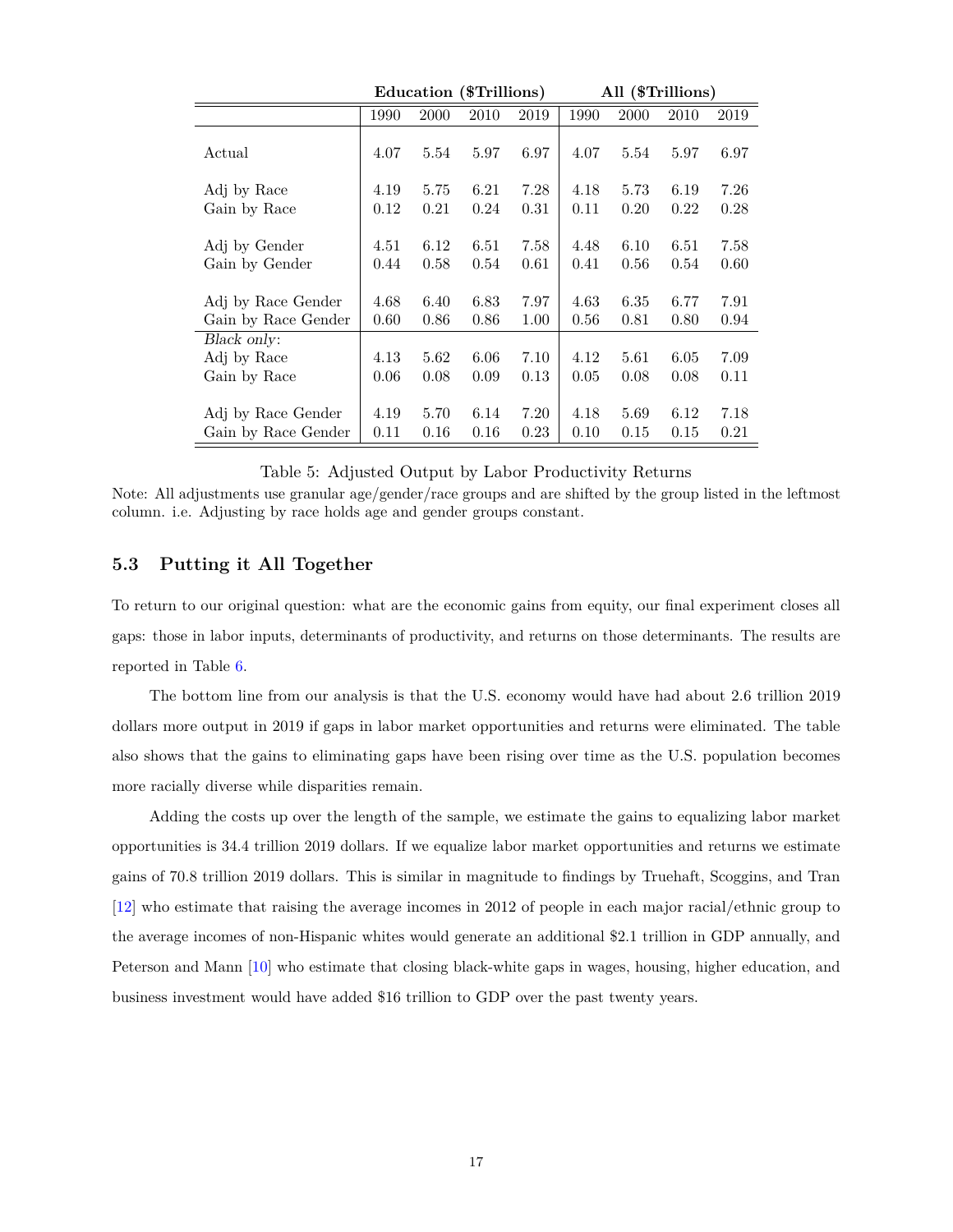<span id="page-18-1"></span>

|                                            |              | Shares (\$Trillions) |              |              |              |              | Returns (\$Trillions) |              |              | Total (\$Trillions) |              |              |
|--------------------------------------------|--------------|----------------------|--------------|--------------|--------------|--------------|-----------------------|--------------|--------------|---------------------|--------------|--------------|
|                                            | 1990         | 2000                 | 2010         | 2019         | 1990         | 2000         | 2010                  | 2019         | 1990         | 2000                | 2010         | 2019         |
| Actual                                     | 4.07         | 5.54                 | 5.97         | 6.97         | 4.07         | 5.54         | 5.97                  | 6.97         | 4.07         | 5.54                | 5.97         | 6.97         |
| Adj by Race                                | 4.24         | 5.79                 | 6.39         | 7.43         | 4.24         | 5.81         | 6.27                  | 7.36         | 4.41         | 6.06                | 6.68         | 7.82         |
| Gain by Race                               | 0.17         | 0.25                 | 0.42         | 0.46         | 0.17         | 0.27         | 0.30                  | 0.38         | 0.33         | 0.52                | 0.71         | 0.84         |
| Adj by Gender<br>Gain by Gender            | 4.81<br>0.74 | 6.34<br>0.81         | 6.68<br>0.71 | 7.80<br>0.83 | 4.73<br>0.66 | 6.35<br>0.81 | 6.71<br>0.74          | 7.82<br>0.84 | 5.48<br>1.40 | 7.15<br>1.62        | 7.42<br>1.45 | 8.65<br>1.67 |
| Adj by Race Gender<br>Gain by Race Gender  | 5.01<br>0.94 | 6.63<br>1.09         | 7.12<br>1.15 | 8.24<br>1.27 | 5.00<br>0.93 | 6.75<br>1.21 | 7.15<br>1.18          | 8.33<br>1.36 | 5.94<br>1.87 | 7.84<br>2.30        | 8.30<br>2.33 | 9.60<br>2.62 |
| Black only:<br>Adj by Race<br>Gain by Race | 4.15<br>0.08 | 5.64<br>0.10         | 6.12<br>0.15 | 7.13<br>0.15 | 4.15<br>0.08 | 5.65<br>0.11 | 6.09<br>0.12          | 7.13<br>0.16 | 4.23<br>0.16 | 5.75<br>0.21        | 6.25<br>0.28 | 7.29<br>0.31 |
| Adj by Race Gender<br>Gain by Race Gender  | 4.22<br>0.15 | 5.72<br>0.19         | 6.19<br>0.22 | 7.20<br>0.23 | 4.26<br>0.18 | 5.77<br>0.24 | 6.23<br>0.26          | 7.28<br>0.31 | 4.41<br>0.33 | 5.96<br>0.42        | 6.44<br>0.47 | 7.51<br>0.54 |

Table 6: Labor Output Adjusted by All Terms: Changing Shares and Returns Note: All adjustments use granular age/gender/race groups and are shifted by the group listed in the leftmost column. i.e. Adjusting by race holds age and gender groups constant.

# <span id="page-18-0"></span>**6 Conclusion**

The opportunity to participate in the economy and to succeed based on ability and effort is at the foundation of our nation and our economy. Unfortunately, structural barriers and embedded inequities in policies and practices have persistently disrupted this narrative for many Americans.

We have shown that the resulting disparities in economic opportunity constrain our national economic output and leave the talents of millions of Americans underutilized or on the sidelines all together. The effects are cumulative, limiting innovation, invention, and entrepreneurship which set the foundation for growth today and growth in the future [\[14\]](#page-20-0) [\[35\]](#page-21-8).

With considerable pressures weighing on U.S. economic potential in coming decades, eliminating disparities in labor market opportunities and outcomes will be critical to producing faster growth and maintaining global competitiveness.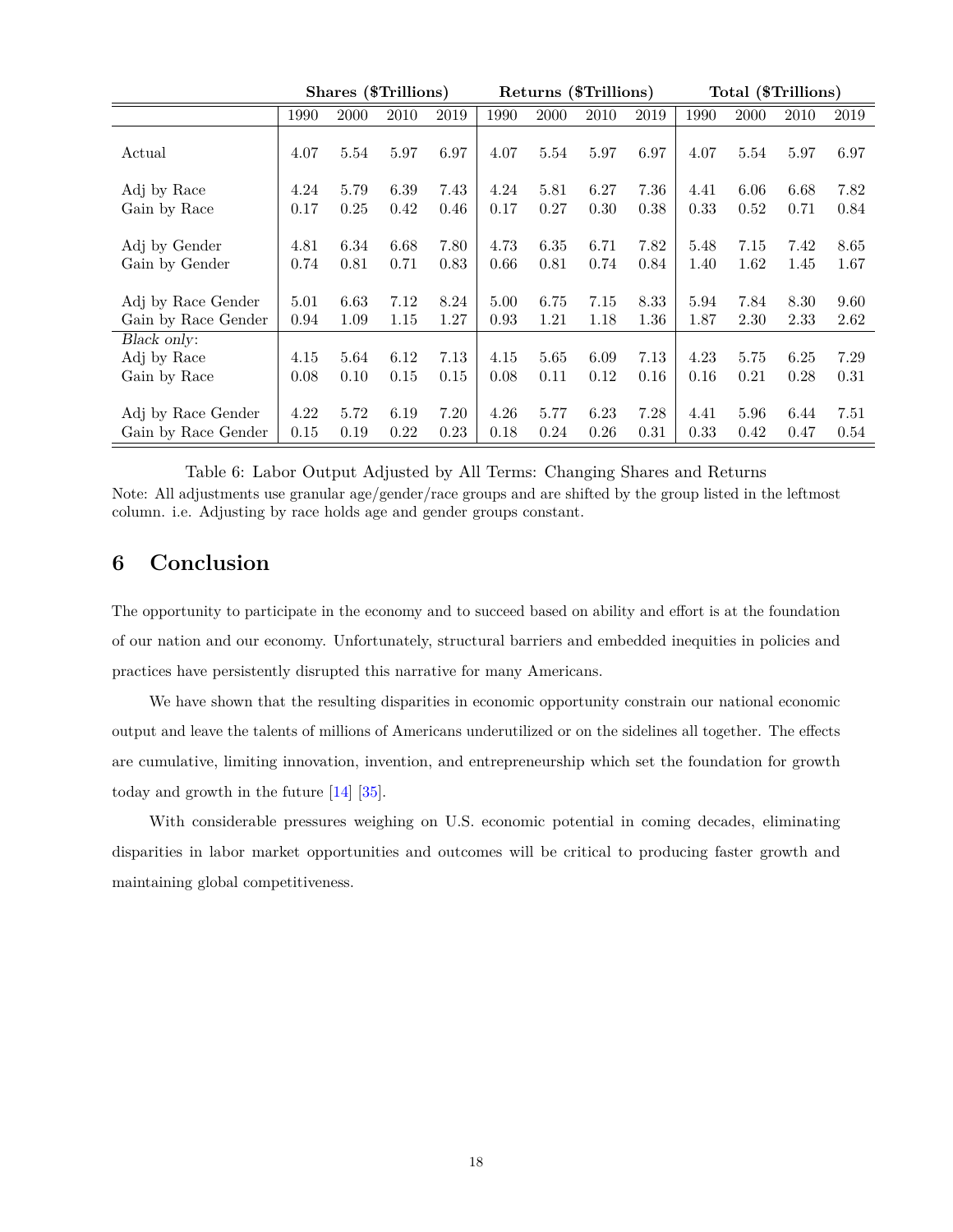# **References**

- <span id="page-19-17"></span><span id="page-19-16"></span><span id="page-19-15"></span><span id="page-19-14"></span><span id="page-19-13"></span><span id="page-19-0"></span>[1] Tomaz Cajner, Tyler Radler, David Ratner, and Ivan Vidangos. Racial Gaps in Labor Market Outcomes in the Last Four Decades and over the Business Cycle. Finance and Economics Discussion Series 2017-071, Board of Governors of the Federal Reserve System, 2017.
- <span id="page-19-1"></span>[2] Jhacova Williams and Valerie Wilson. Black Workers Endure Persistent Racial Disparities in Employment Outcomes. Economic Policy Institute, August 27, 2019.
- <span id="page-19-2"></span>[3] Valerie Wilson and Janelle Jones. Working Harder or Finding It Harder to Work: Demographic Trends in Annual Work Hours Show an Increasingly Fractured Workforce. Economic Policy Institute, 2018.
- <span id="page-19-3"></span>[4] Francine D. Blau and Lawrence Kahn. The Gender Wage Gap: Extent, Trends, and Explanations. Journal of Economic Perspectives, 55:789–856, 2017.
- <span id="page-19-4"></span>[5] Claudia Goldin. The Gender Gap: An Economic History of American Women. Cambridge University Press, 1990.
- <span id="page-19-5"></span>[6] Mary C. Daly, Bart Hobijn, and Joseph H. Pedtke. Disappointing Facts about the Black-White Wage Gap. Federal Reserve Bank of San Francisco Economic Letter 2017-26, 2017.
- <span id="page-19-6"></span>[7] Raphael Bostic. A Moral and Economic Imperative to End Racism. Federal Reserve Bank of Atlanta, 2020.
- <span id="page-19-7"></span>[8] Lisa D. Cook. Racism Impoverishes the Whole Economy. New York Times, 2020.
- <span id="page-19-8"></span>[9] Chang-Tai Hsieh, Erik Hurst, Charles I Jones, and Peter J Klenow. The Allocation of Talent and US Economic Growth. Econometrica, 87(5):1439–1474, 2019.
- <span id="page-19-9"></span>[10] Dana M. Peterson and Catherine L. Mann. Closing the Racial Inequality Gaps: The Economic Cost of Black Inequality in the U.S. Citi GPS: Global Perspectives & Solutions, 2020.
- <span id="page-19-10"></span>[11] Ani Turner. The Business Case for Racial Equity: A Strategy for Growth. W.K. Kellogg Foundation — Altarum, 2018.
- <span id="page-19-11"></span>[12] Sarah Truehaft, Justin Scoggins, and Jennifer Tran. The Equity Solution: Racial Inclusion Is Key to Growing a Strong New Economy. PolicyLink/PERE Research Brief, 2014.
- <span id="page-19-12"></span>[13] Nick Noel, Duwain Pinder, Shelley Stewart III, and Jason Wright. The economic impact of closing the racial wealth gap. McKinsey & Company, 2019.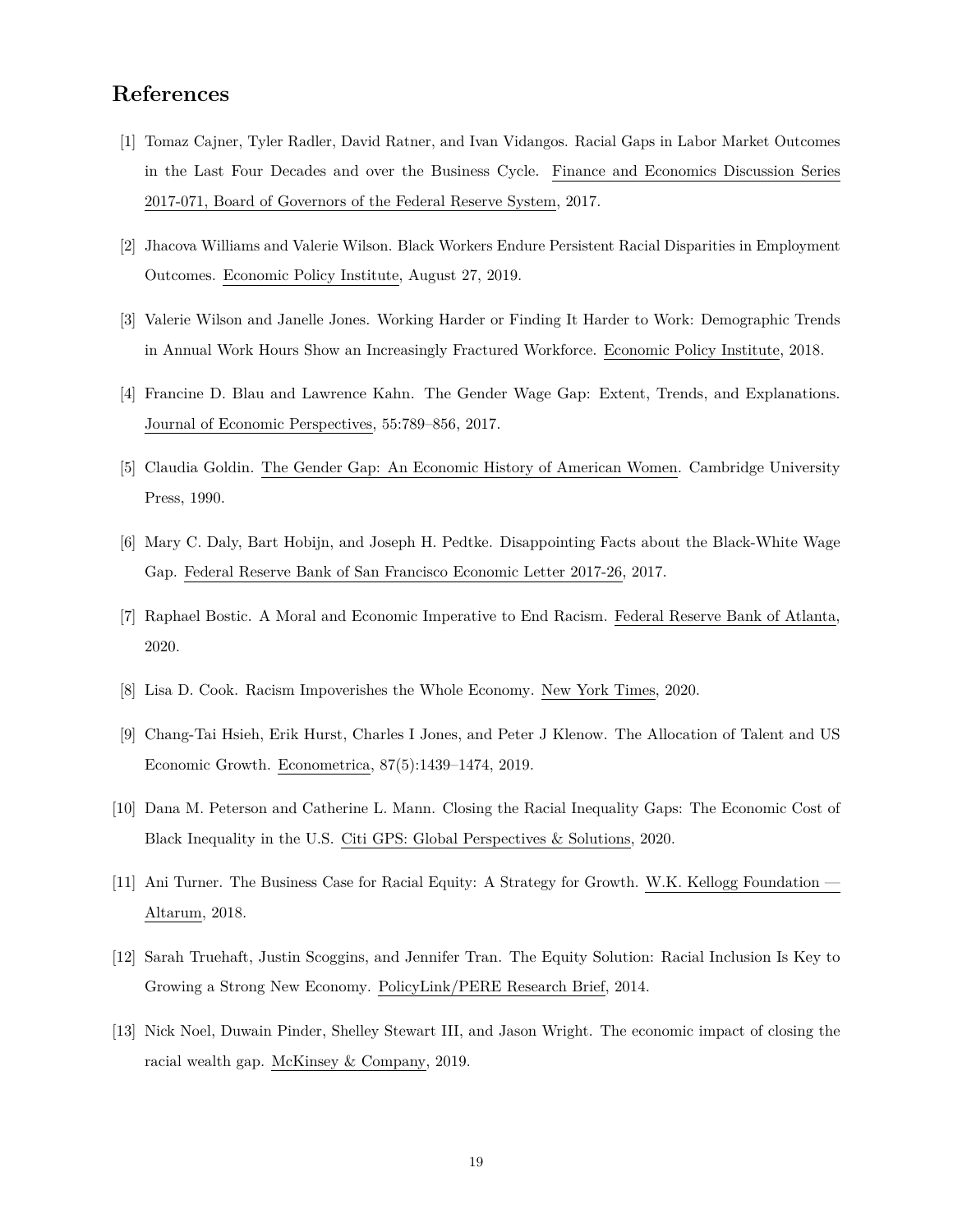- <span id="page-20-15"></span><span id="page-20-14"></span><span id="page-20-13"></span><span id="page-20-0"></span>[14] Alex Bell, Raj Chetty, Xavier Jaravel, Neviana Petkova, and John Van Reenen. Who Becomes an Inventor in America? The Importance of Exposure to Innovation. The Quarterly Journal of Economics, 134:647–713, 2019.
- <span id="page-20-1"></span>[15] Lisa D. Cook and Yanyan Yang. Missing Women and African Americans, Innovation, and Economic Growth. Working paper presented at American Economic Association Conference, 2018.
- <span id="page-20-2"></span>[16] Lisa D. Cook. Violence and economic activity: evidence from African American patents, 1870-1940. Journal of Economic Growth, 19:221–257, 2014.
- <span id="page-20-3"></span>[17] Melvin L. Oliver and Thomas Shapiro. Black Wealth / White Wealth: A New Perspective on Racial Inequality. Routledge, 1995.
- <span id="page-20-4"></span>[18] Nancy A. Denton and Douglas S. Massey. American Apartheid: Segregation and the Making of the Underclass. Harvard University Press, 1993.
- <span id="page-20-5"></span>[19] Richard Rothstein. The Color of Law: A Forgotten History of How Our Government Segregated America. Liveright, 2017.
- <span id="page-20-6"></span>[20] Gilbert C. Gee and Chandra L. Ford. Structural Racism and Health Inequities: Old Issues, New Directions. Du Bois Review: Social Science research on Race, 2011.
- <span id="page-20-7"></span>[21] John A. Powell. Structural Racism: Building upon the Insights of John Calmore. North Carolina Law Review, 2008.
- <span id="page-20-8"></span>[22] Camara P. Jones. Levels of Racism: A Theoretic Framework and a Gardener's Tale. American Journal of Public Health, 2000.
- <span id="page-20-9"></span>[23] Marianne Bertrand and Sendhil Mullainathan. Are Emily and Greg More Employable than Lakisha and Jamal? A Field Experiment on Labor Market Discrimination. The American Economic Review, 94:991–1013, 2004.
- <span id="page-20-10"></span>[24] Devah Pager, Bart Bonikowski, and Bruce Western. Discrimination in a Low-wage Labor Market: A Field Experiment. American Sociological Review, 74:777–779, 2009.
- <span id="page-20-11"></span>[25] Francine D. Blau, Peter Brummund, and Albert Yung-Hsu Liu. Trends in Occupational Segregation by Gender 1970 - 2009: Adjusting for the Impact of Changes in the Occupational Coding System. Demography, 50:471–492, 2014.
- <span id="page-20-12"></span>[26] Dora L. Costa. From Mill Town to Board Room: The Rise of Women's Paid Labor. Journal of Economic Perspectives, 14:101–122, 2000.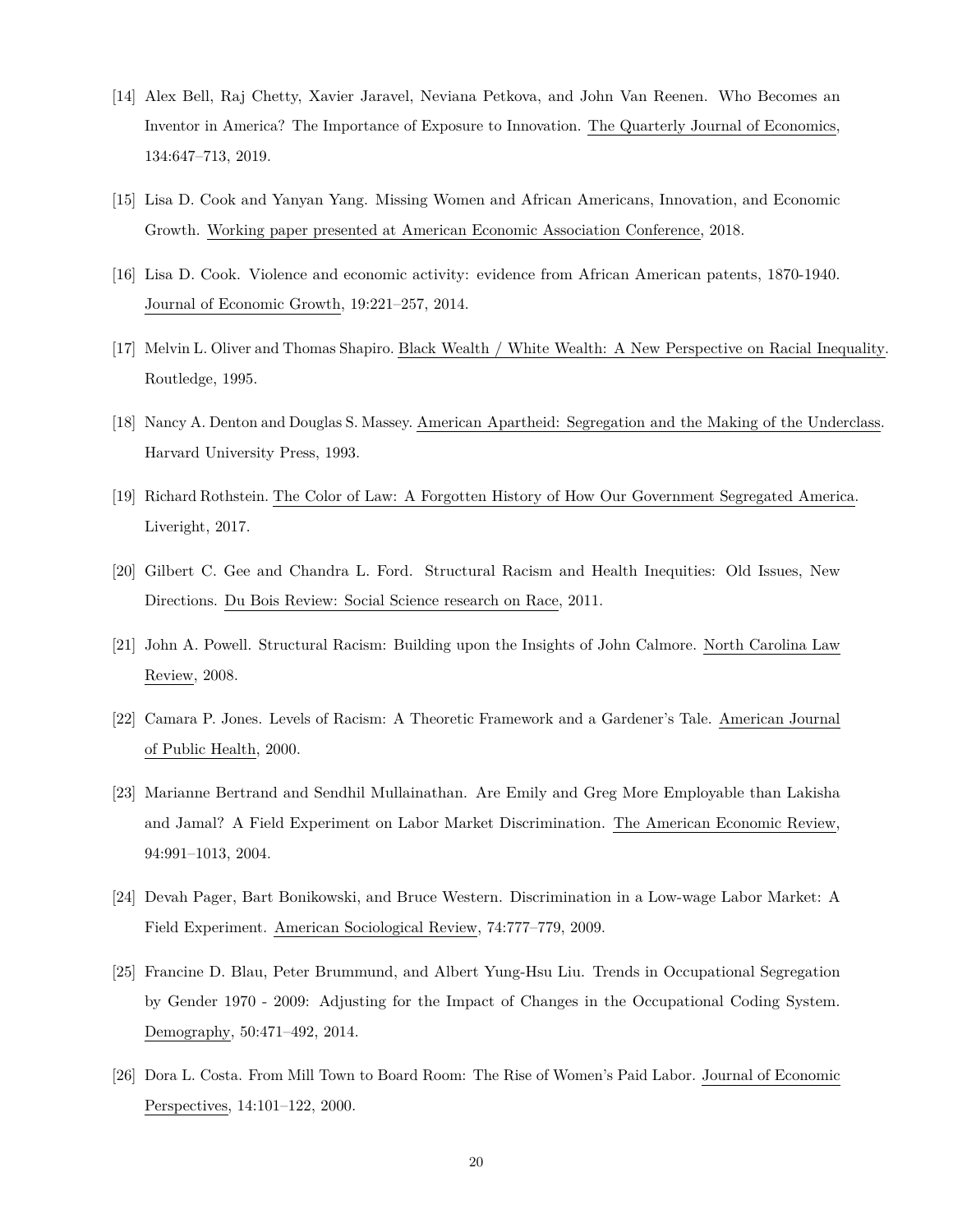- <span id="page-21-0"></span>[27] Diane Schanzenbach and Ryan Nunn. The 51%: Driving Growth through Women's Economic Participation. The Hamilton Project, Brookings Institution, 2017.
- <span id="page-21-1"></span>[28] Sarah Jane Glynn. Gender Wage Inequality. Washington Center for Equitable Growth, 2018.
- <span id="page-21-2"></span>[29] Olga Alonso-Villar and Coral del Rio. The occupational segregation of Black women in the United States: A look at its evolution from 1940 to 2010. Society for the Study of Economic Inequality EQINEQ 2013-304, 2013.
- <span id="page-21-3"></span>[30] David A. Cotter, Joan M. Hermsen, and Reeve Vanneman. The Effects of Occupational Gender Segregation across Race. The Sociological Quarterly, 44:17–36, 2003.
- <span id="page-21-4"></span>[31] Mark Paul, Khaing Zaw, Darrick Hamilton, and William Darity Jr. Returns in the Labor Market: A Nuanced View of Penalties at the Intersection of Race and Gender. Washington Center for Equitable Growth, Working Paper series, 2018.
- <span id="page-21-5"></span>[32] Armagan Gezici and Ozge Ozay. An Intersectional Analysis of COVID-19 Unemployment. Journal of Economics, Race, and Policy, 3:270–281, 2020.
- <span id="page-21-6"></span>[33] Stephanie Aaronson, Mary C. Daly, William Wascher, and David W. Wilcox. Okun revisited: Who benefits most from a strong economy? Brookings Paper on Economic Activity, 2019.
- <span id="page-21-7"></span>[34] CEPR and John Schmitt. Log normal tocoding.
- <span id="page-21-8"></span>[35] Phillipe Aghion, Ufuk Akcigit, Ari Hyytinen, and Otto Toivanen. What Makes an Inventor? Project Syndicate, 2018.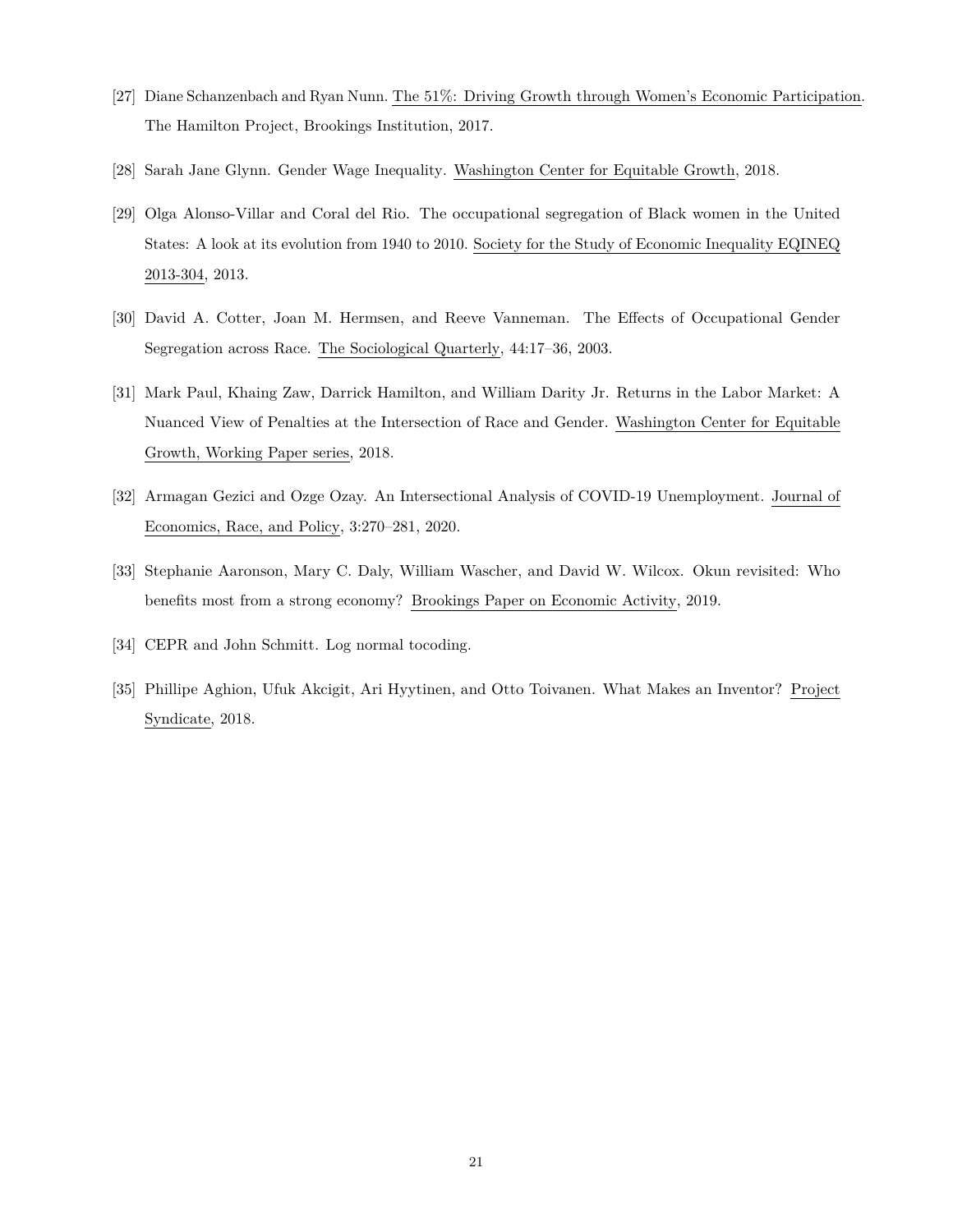# **A Extended Literature Review Summary**

<span id="page-22-0"></span>

| Authors       | Experiment                                       | Data Sources                                     | Estimate                               |
|---------------|--------------------------------------------------|--------------------------------------------------|----------------------------------------|
|               | Gaps in earnings, wages, or income               |                                                  |                                        |
| Hsieh, Hurst, | Effect on aggregate productivity of the          | Synthetic panel data on occupations and wages of | Across various specifications,         |
| Jones,        | convergence in the occupational distribution     | women and black men relative to white men from   | between $20\%$ and $40\%$ of growth in |
| Klenow        | between 1960 and 2010 through the prism of a     | 1960 to 2010; data from the decennial Censuses   | aggregate market output per person     |
| $(2019)$ [9]  | Roy model.                                       | and the 2010-2012 American Community Surveys     | can be explained by the improved       |
|               |                                                  |                                                  | allocation of talent.                  |
| Turner        | Estimate the potential gain in GDP by            | Population estimates from U.S. Census Bureau;    | Closing the earnings gap by 2050       |
| $(2018)$ [11] | closing the racial earnings gap resulting from   | GDP estimates from U.S. BEA; consumer            | would increase GDP by 22%,             |
|               | disparities in health, education, incarceration, | spending from BLS National Consumer              | equivalent to increasing the           |
|               | and employment opportunities.                    | Expenditure Survey; earnings from                | long-term growth rate by half a        |
|               |                                                  | PolicyLink/PERE National Equity Atlas and        | percentage point to $2.5\%$ per year.  |
|               |                                                  | American Community Survey; incarceration rates   | The corresponding gain in 2050         |
|               |                                                  | from the Sentencing Project; health inequality   | GDP would be \$8 trillion.             |
|               |                                                  | data from LaVeist, Gaskin, and Richard (2009).   |                                        |
| Truehaft,     | Calculates what total earnings and economic      | GDP from Bureau of Economic Analysis (2012);     | 2012 GDP would have been $14\%$        |
| Scoggins,     | output would have been in 2012 if racial         | average annual income and hours of work from     | higher, or \$2.1 trillion, in the      |
| and Tran      | differences were eliminated and all groups had   | American Community Survey (2008-2012)            | absence of racial differences in       |
| $(2014)$ [12] | similar average incomes as non-Hispanic          |                                                  | incomes. The analysis also shows       |
|               | whites. The analysis does not assume that        |                                                  | that the largest 150 metros, which     |
|               | everyone has the same income, rather that the    |                                                  | are the most diverse, would have       |
|               | income distributions do not differ by race and   |                                                  | experienced total GDP gains of         |
|               | ethnicity                                        |                                                  | 24%.                                   |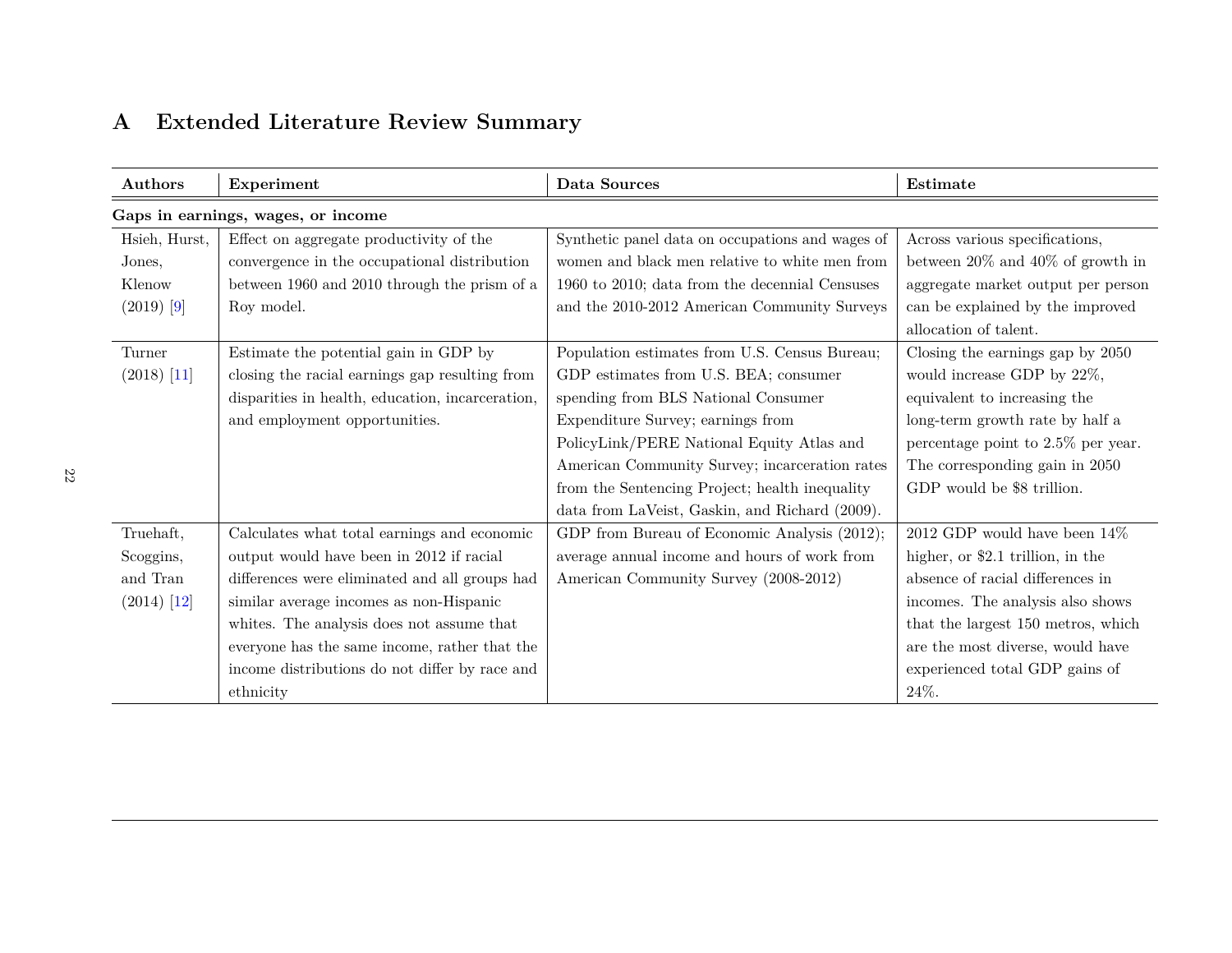| Authors                | Experiment                                     | Data Sources                                    | Estimate                              |
|------------------------|------------------------------------------------|-------------------------------------------------|---------------------------------------|
| Gaps related to wealth |                                                |                                                 |                                       |
| Noel, Pinder,          | Estimate the impact of closing the racial      | U.S. Census Bureau 2013-2017 ACS 5-year         | Real GDP could be 4-6% higher by      |
| Stewart, and           | wealth gap on U.S. GDP from 2019-2028          | estimates on home ownership. Bureau of Labor    | 2028 if racial wealth gap is closed,  |
| Wright                 | using the Oxford model examining income,       | Statistics 2017 Consumer Expenditure Survey.    | translating to an increase of         |
| $(2019)$ [13]          | tangible investments, and stock-market         | Federal Reserve Board 2016 Survey of Consumer   | \$2,900-\$4,300 in GDP per capita.    |
|                        | investments as components of wealth.           | Finances data on stock values.                  |                                       |
| Peterson and           | Effect of closing four key racial gaps between | Wages: Bureau of Labor Statistics. Education:   | Closing racial gaps for Blacks 20     |
| Mann (2020)            | blacks and whites: wages; education; housing;  | College/advanced degree racial gap, National    | years ago could have contributed an   |
| $[10]$                 | and investment. Estimated effect on U.S.       | Center for Education Statistics. Housing:       | estimated \$16 trillion to U.S. GDP.  |
|                        | GDP of closing the gaps 20 years ago. A        | Median home price data, National Association of | Closing the gaps today could add \$5  |
|                        | second experiment estimates impact to GDP      | Realtors; Consumer Expenditure Survey, Bureau   | trillion over the next five years, or |
|                        | over the next five years if those gaps were    | of Labor Statistics. Investment: Share of       | an average of 0.35 percentage points  |
|                        | closed today.                                  | black-owned firms, Citi Research.               | to U.S. GDP growth per year.          |
| Gaps in innovation     |                                                |                                                 |                                       |
| Bell, Chetty,          | Characterize the factors that determine who    | Deidentified data on 1.2 million inventors from | If women, people of color, and        |
| Jaravel,               | becomes an inventor in the United States.      | patent records linked to tax records, New York  | children from low-income families     |
| Petkova, and           | Children's chances of becoming inventors vary  | City school district records 1989-2009.         | invent at the same rate as white      |
| Van Reenen             | sharply by race, gender, and parent'           |                                                 | men from high-income families,        |
| $(2019)$ [14]          | socioeconomic class.                           |                                                 | there would be 4.04 times as many     |
|                        |                                                |                                                 | inventors in the U.S.                 |
| Cook and               | Identify factors that result in differences in | Data from the 2001, 2003, and 2008 waves of the | GDP per capita could rise by $0.88\%$ |
| Yang $(2018)$          | patenting and commercialization among          | Survey of Doctoral Recipients to examine the    | to $4.6\%$ with the inclusion of more |
| $[15]$                 | women and African Americans, relative to       | determinants of patent and commercialization    | women and African Americans in        |
|                        | men and whites. Estimate effect of these       | activity among PhD-holders and those who        | the initial stages of the process of  |
|                        | differences on GDP per capita.                 | commercialize their inventions over time.       | innovation.                           |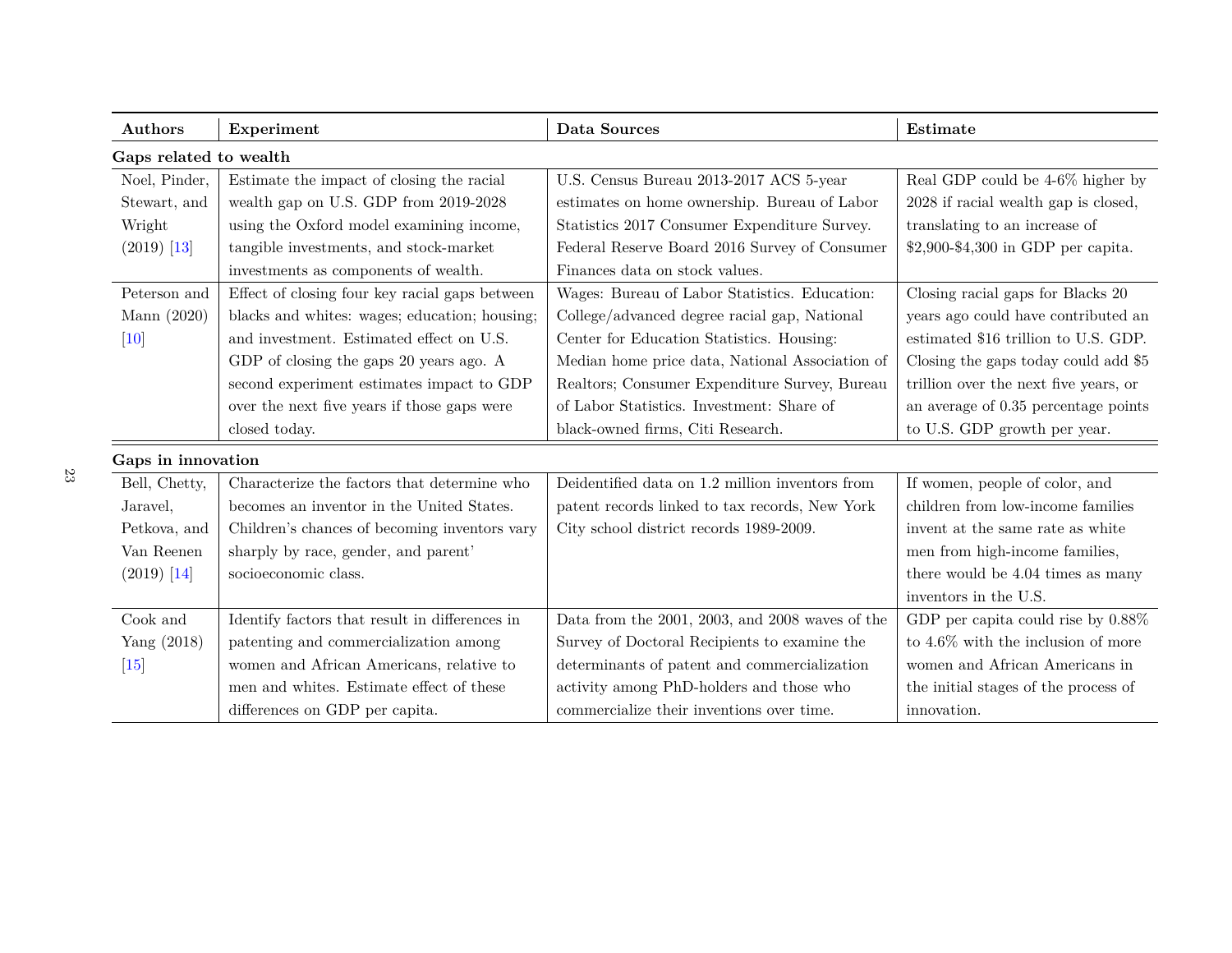| Authors          | Experiment                                | Data Sources                                     | Estimate                              |
|------------------|-------------------------------------------|--------------------------------------------------|---------------------------------------|
| Cook (2014)      | This paper uses the rise in mass violence | U.S. Patent Office 1900 and 1913 survey          | The increase of hate-related violence |
| $\vert 16 \vert$ | between 1870 and 1940 as an historical    | conducted by Henry Baker, matched to U.S.        | in the late 19th and early 20th       |
|                  | experiment for determining the impact of  | Census data along with multiple additional       | centuries depressed patent activity   |
|                  | ethnic and political violence on economic | historic data sources. Constructed data set      | among African Americans by $1\%$      |
|                  | activity, namely patenting.               | extends from 1870-1940 and includes 726 utility  | per year, equivalent of a year's      |
|                  |                                           | patents granted to African Americans during this | worth of African American patent      |
|                  |                                           | period.                                          | activity.                             |

Table A1: Summary of studies on economic impacts of inequitable opportunity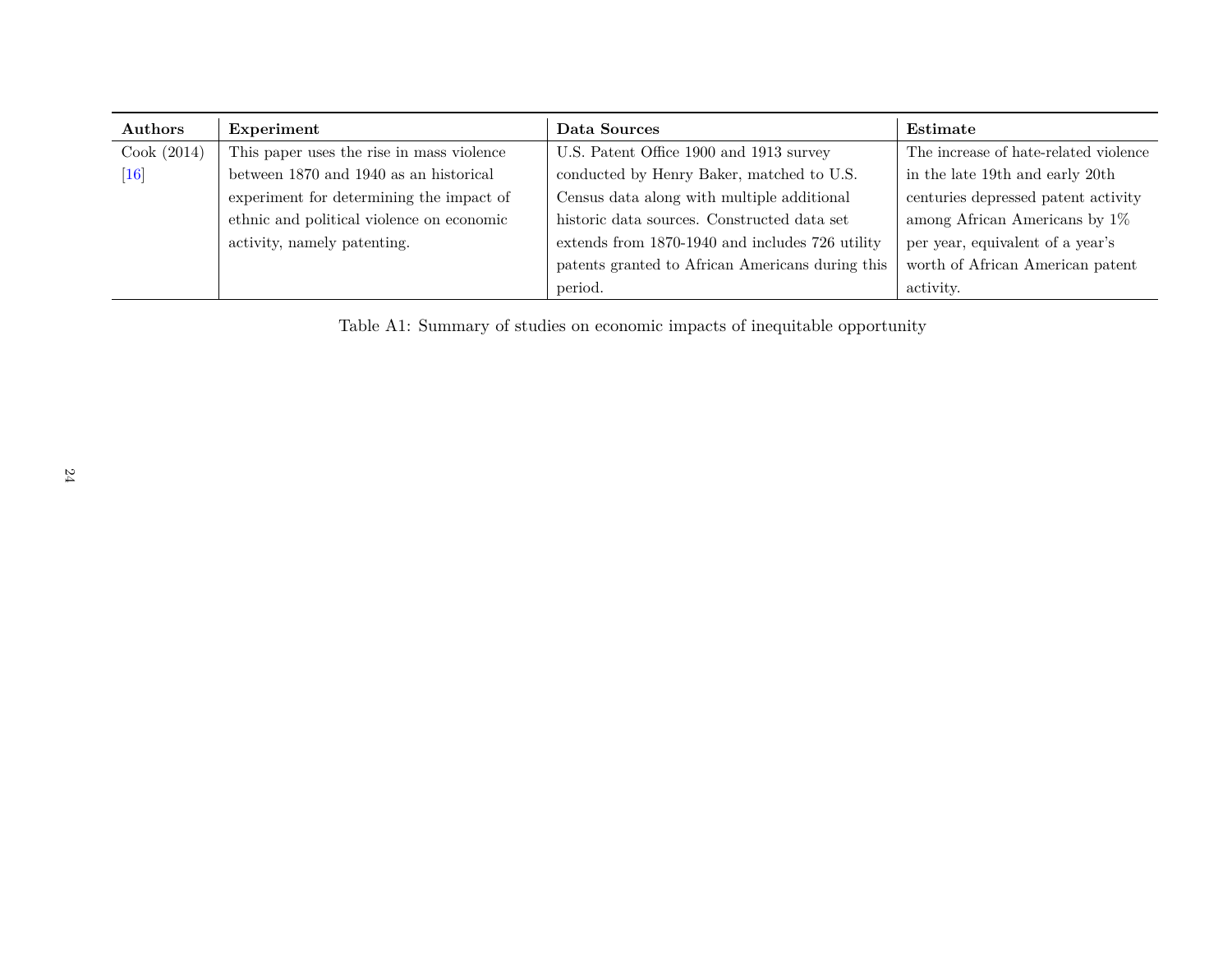# **B Data Appendix**

| Age, Gender, Race       | $%$ Pop | Epop | Hours | $%$ HS | $\%$ AC | $\%$ BA | $\%$ MA | Ahe HS | Ahe AC | Ahe BA | Ahe MA |
|-------------------------|---------|------|-------|--------|---------|---------|---------|--------|--------|--------|--------|
| $25-34$ , male, white   | 8.9     | 88.2 | 42.1  | 45.1   | 10.9    | 32.6    | 11.4    | 18.29  | 21.34  | 27.14  | 30.33  |
| $25-34$ , male, black   | 2.1     | 78.0 | 40.9  | 63.4   | 9.1     | 22.2    | 5.1     | 15.64  | 17.18  | 20.85  | 25.94  |
| 25-34, male, Hispanic   | 3.1     | 85.9 | 41.1  | 72.8   | 8.4     | 14.7    | 4.1     | 16.42  | 19.98  | 23.67  | 28.41  |
| $25-34$ , male, other   | 1.8     | 83.3 | 41.0  | 39.7   | 7.3     | 31.9    | 21.2    | 17.06  | 17.99  | 29.50  | 32.76  |
| $25-34$ , female, white | 7.9     | 76.9 | 38.8  | 15.6   | 17.2    | 20.9    | 25.9    | 14.66  | 17.19  | 23.81  | 27.02  |
| $25-34$ , female, black | 2.2     | 73.5 | 38.8  | 54.1   | 12.1    | 23.2    | 10.6    | 13.38  | 14.93  | 20.41  | 23.61  |
| 25-34, female, Hispanic | 2.3     | 66.7 | 38.0  | 57.8   | 13.3    | 21.6    | 7.3     | 13.74  | 16.04  | 21.02  | 27.07  |
| $25-34$ , female, other | $1.6\,$ | 70.3 | 38.7  | 32.9   | 7.4     | 35.5    | 24.2    | 14.23  | 17.57  | 25.08  | 31.14  |
| $\cdots$                |         |      |       |        |         |         |         |        |        |        |        |
| 55-64, female, other    |         |      |       |        |         |         |         |        |        |        |        |

<span id="page-25-1"></span><span id="page-25-0"></span>Table A2: Example of Our Data Matrix for Education in 2019